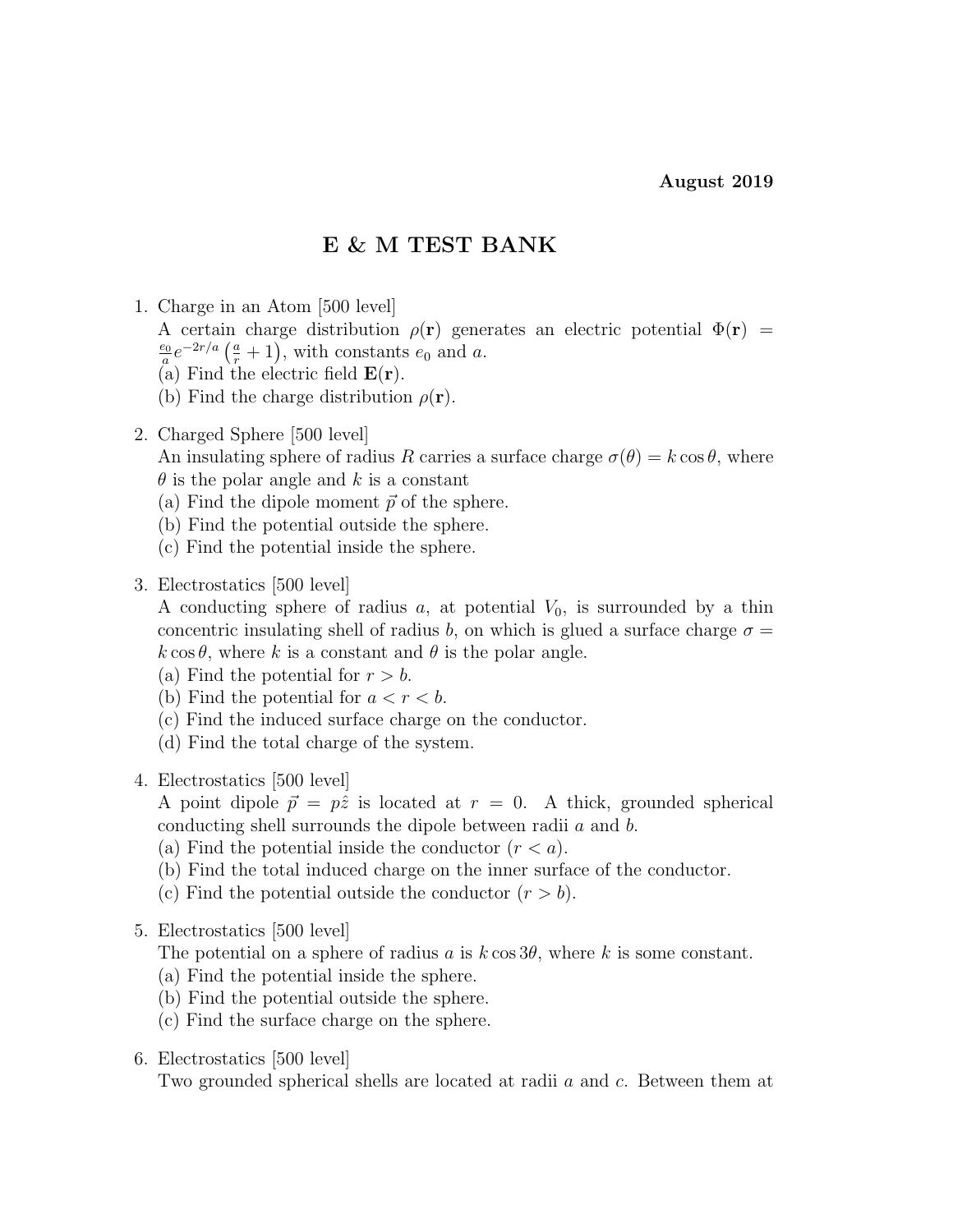radius b (with  $a < b < c$ ) is another concentric shell carrying a uniform surface charge  $\sigma$ .

(a) Express the electric field E in the  $a < r < b$  and  $b < r < c$  regions in terms of a, b, c,  $\sigma$ , and the unknown charge  $q_a$  contained on the inner conductor.

- (b) What is the total charge of the system?
- (c) Determine the potential and use it to find  $q_a$ .
- 7. Method of Images [700 level]

A grounded conducting plane is located at  $z = 0$  and an electric dipole  $\vec{p} = p\hat{z}$ is fixed at  $(0, 0, d)$ .

(a) What configuration of image sources will satisfy the boundary conditions in this problem?

(b) Find the electric potential above the conductor and far away  $(r \gg d)$  from the dipole.

(c) What is the total charge induced on the conducting plane?

#### 8. Charge and Conductor [700 level]

A charge q is located a distance d away from the center of a planar conducting disk of radius  $R \gg d$ . (This charge is situated on the axis of the disk.) We will find the surface charge density on the disk; only the lowest order terms in the small parameter  $d/R$  will be required.

(a) Find an approximate image charge solution, as if the disk were grounded, and determine the (approximate) surface charge density in that case.

(b) What is the (approximate) total charge on the grounded disk?

(c) The isolated disk is actually overall charge neutral. How is the remaining charge (not accounted for by the image charge problem) distributed over its surface? It may help to know that the surface charge density on an isolated conducting disk of radius a and charge Q is

$$
\sigma = \frac{Q}{2\pi a\sqrt{a^2 - x^2 - y^2}}.
$$

9. Electrostatics [500 level]

The two hemispheres of a hollow conducting spherical shell of radius a are separated by a thin insulating ring. One hemisphere is maintained at a potential  $+V_0$  and other at potential  $-V_0$ .

- (a) Find the potential at the center of the sphere.
- (b) Find the force on a small charge q placed at the center of the sphere.
- (c) Why was it necessary to consider a small charge in part (b)?
- 10. Capacitance [500 level]

A capacitor is made up of three coaxial cylindrical conducting surfaces, at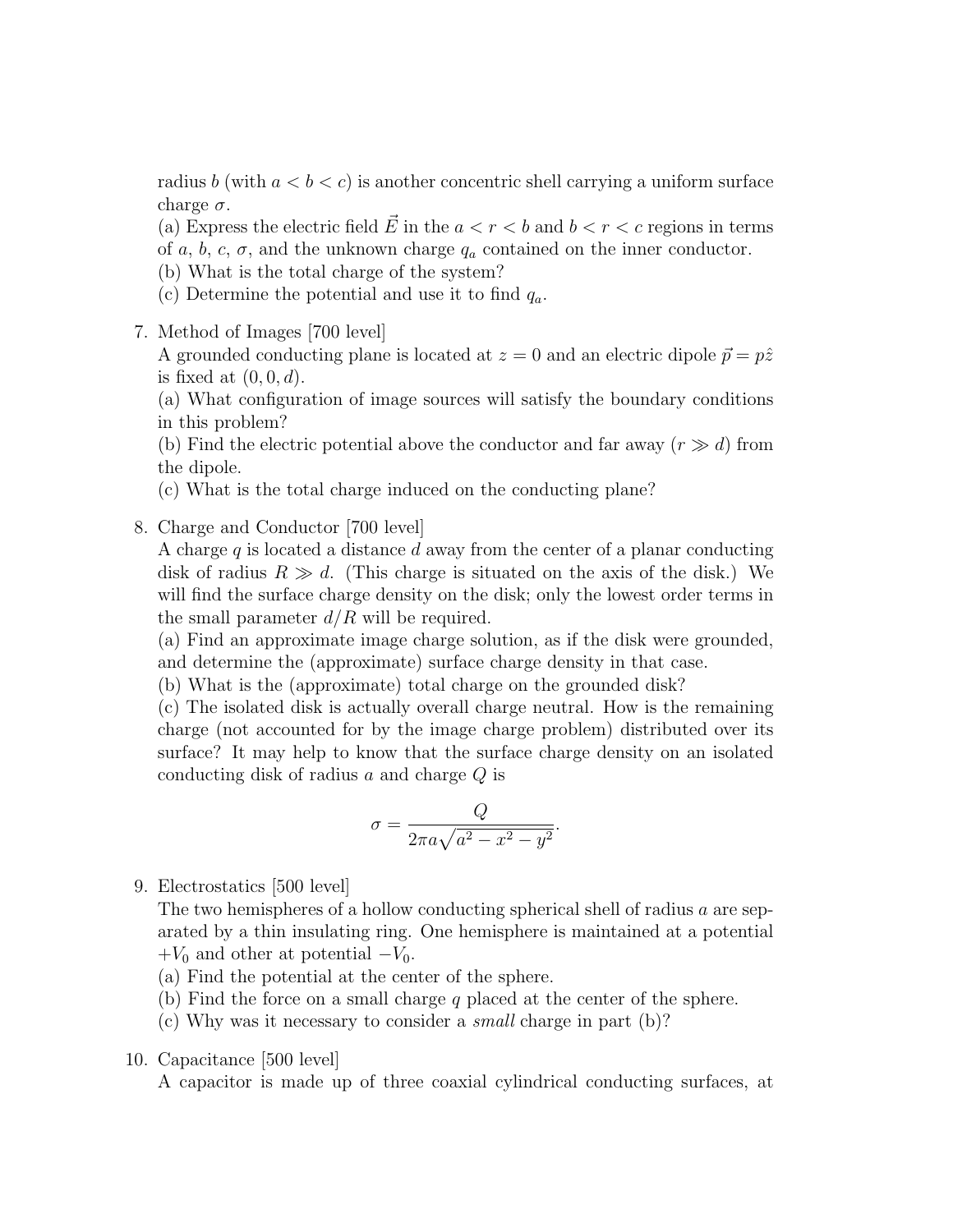radii a, b, and c (in increasing order). The two inner surfaces (radii a and b) are wired together, forming one terminal of the capacitor. The surface at radius c forms the other terminal.

(a) Find the electric field in the regions between radii  $a$  and  $c$ .

(b) Find the capacitance per unit length of this configuration.

(c) Find the energy stored per unit length, if the charge per unit length stored on the capacitor is  $\Lambda$ .

# 11. Energy Balance [500 level]

A conductive soap bubble carries a charge Q and has surface tension (energy per unit surface area) Σ.

- (a) Calculate the electrostatic energy as a function of the bubble radius.
- (b) What condition determines the equilibrium radius of the bubble?
- (c) Find the equilibrium radius of the bubble.

# 12. Electrostatic Energy [500 level]

A gas of charged particles, with total charge Q, is confined within a spherical container of radius a.

- (a) How is the charge of the gas distributed at very high temperatures?
- (b) Find the electrostatic energy in the high-temperature configuration.
- (c) How is the charge distributed at very low temperatures?
- (d) Find the potential energy in this low-temperature configuration.
- 13. Dielectrics [500 level]

A dielectric sphere of radius a with a dielectric constant  $\epsilon$  is placed in an initially uniform electric field which at large distances from the sphere is directed along the z axis and has magnitude  $E_0$ . Both inside and outside the sphere there are no free charges. Recall that the electric displacement field D is defined by the formula  $\mathbf{D} = \epsilon_0 \mathbf{E} + \mathbf{P} = \epsilon \mathbf{E}$  connecting it with the electric field  $\mathbf{E}$ and the polarization vector P.

(a) Find the electric potential  $\Phi(r, \theta)$ , both inside and outside the sphere. Keep in mind that the problem has axial symmetry and the boundary conditions for an interface of dielectrics are such that the tangential components of the electric field and the normal component of the displacement field are continuous at  $r = a$ .

- (b) Compute the electric field  $\mathbf{E} = -\nabla \Phi$ .
- (c) What is the bound surface charge density  $\sigma_b$ ?
- 14. Dielectrics [500 level]

A conducting sphere of radius a carrying a charge Q floats exactly halfsubmerged in a non-conducting liquid of permittivity  $\epsilon_2$ . The space above the liquid has permittivity  $\epsilon_1$ .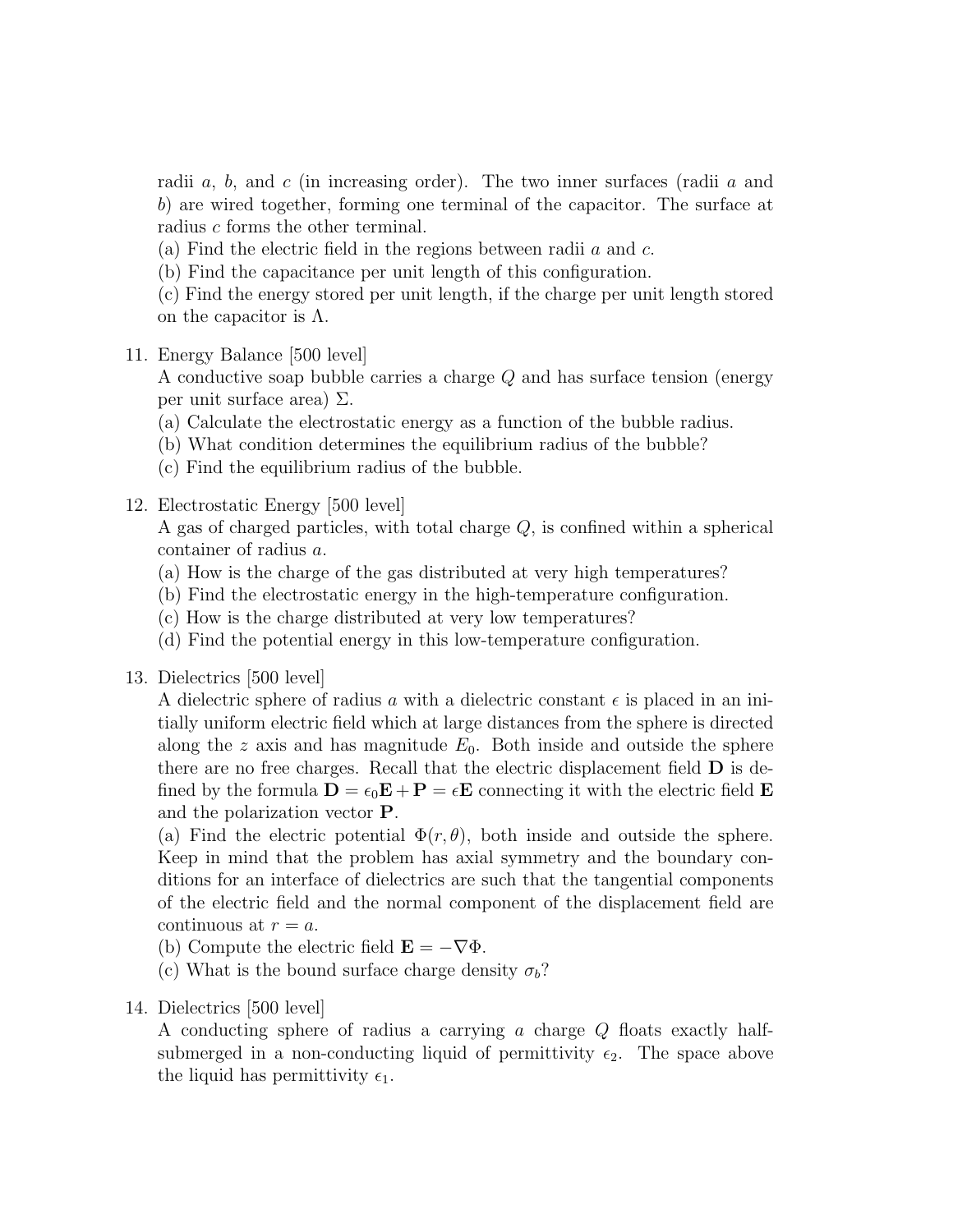

- (a) State the uniqueness theorem for the electrostatic potential.
- (b) Find the electric field outside the sphere.
- (c) Find the charge density on the surface of the sphere.
- 15. Dielectric [500 level]

A point charge q is located a distance  $r \gg a$  away from a dielectric sphere of radius a.

(a) Is the force between the charge and the sphere attractive or repulsive?

(b) If the charge q is increased to  $2q$ , how must the distance r be changed so that the force remains the same?

16. Dielectric [700 level]

A sphere of radius a, made of linear dielectric material with permitivity  $\epsilon$ , has embedded in it a uniform free charge density  $\rho$ .

- (a) Find the electric displacement D.
- (b) Find the electric field E, inside and outside of the sphere.
- (c) Find the potential at the center of the sphere.
- 17. Dielectric Cube [500 level]

A dielectric cube of side a, centered at the origin, contains a "frozen-in" polarization  $\mathbf{P} = k\mathbf{r}$ , where k is a constant.

- (a) Find the bound surface charges  $\sigma_b$ .
- (b) Find the bound volume charge  $\rho_b$ .
- (c) Show that the total bound charge is zero.
- 18. Dielectric Capacitor [500 level]

A coaxial cable consists of a copper wire of radius a, surrounded by a concentric copper tube of radius c. Part of the space in between (from radius b to c) is filled with a linear dielectric material with dielectric constant  $\kappa$ . The inner copper wire carries a charge per unit length  $\lambda$ , and the tube carries  $-\lambda$ .

- (a) Find the electric displacement D.
- (b) Find the electric field E.
- (c) Find the capacitance per unit length of this cable.
- 19. Dipole [500 level]

A physical dipole consists of a charge q located at  $(0, 0, d/2)$  and another charge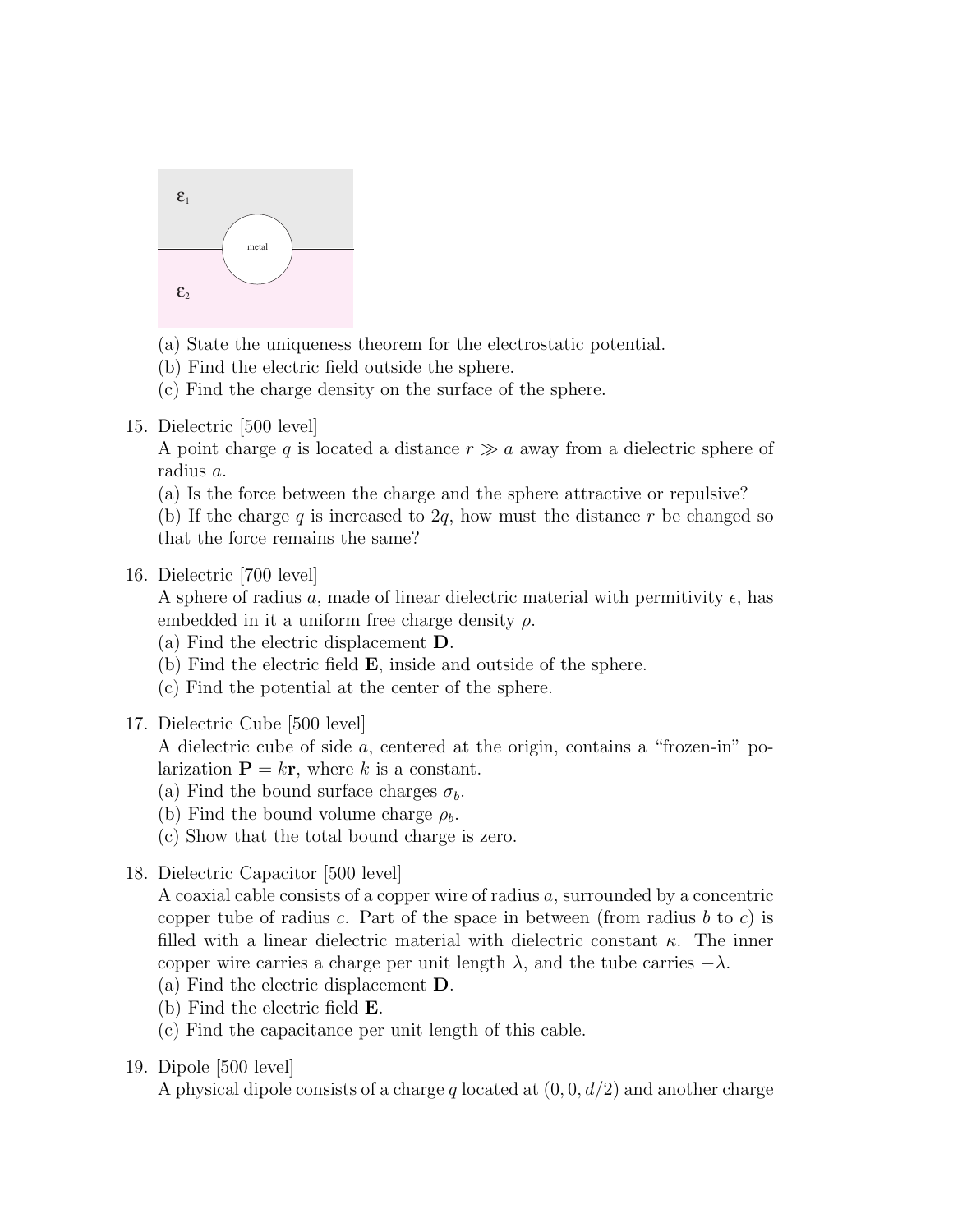- $-q$  located at  $(0, 0, -d/2)$ .
- (a) Write down the exact potential for this system of charges.
- (b) What is the dipole moment?

(c) Expand the exact potential to  $\mathcal{O}[(d/r)^3]$  to find the quadrupole and octopole contributions to the potential in the xy-plane.

20. Dipoles [500 level]

Two electric dipoles  $p_1$  and  $p_2$  of equal magnitude p interact through their electric fields. They are fixed at locations 0 and  $\mathbf{r} = (x, y, z)$ , respectively, but are free to rotate.

- (a) Show that the following two configurations are in equilibrium:
- (i) Both dipoles point along r and are parallel to one another.
- (ii) Both dipoles point perpendicular to  $\bf{r}$  and are antiparallel.
- (b) Determine whether the two configurations considered in part (a) are stable.
- 21. Multipoles [500 level]

A sphere of radius a, centered at the origin, carries a charge density  $\rho(r,\theta)$  =  $k\frac{a}{r^2}$  $\frac{a}{r^2}(a-2r)\sin\theta$ , where k is a constant.

- (a) Find the total charge of the sphere.
- (b) Find the dipole moment of the sphere.
- (c) Find the approximate potential far away from the sphere.
- 22. Multipoles [700 level]

A thin insulating rod, running from  $z = -a$  to  $z = a$  carries a line charge  $\lambda(z)$ . For each of the following expressions for  $\lambda$ , find the leading term in the multipole expansion of the potential.

- (a)  $\lambda = K \cos(\pi z/2a)$
- (b)  $\lambda = K \sin(\pi z/a)$
- (c)  $\lambda = K \cos(\pi z/a)$ .

### 23. Poisson Equation [700 level]

A charge q is located at the center of a grounded, conducting cube of side  $a$ . You will determine the potential inside the cube using separation of variables. (a) Show how to reduce the solution of this problem to the solution of a Dirichlet problem for the Laplace equation.

(b) Show how the Dirichlet problem can be further reduced to a simpler Dirichlet problem in which the boundary conditions involve a nonzero potential on only one face of the cube.

- (c) Set up a solution of the simplified problem. You do not need to evaluate any integrals explicitly.
- (d) What other technique could have been used to solve this problem?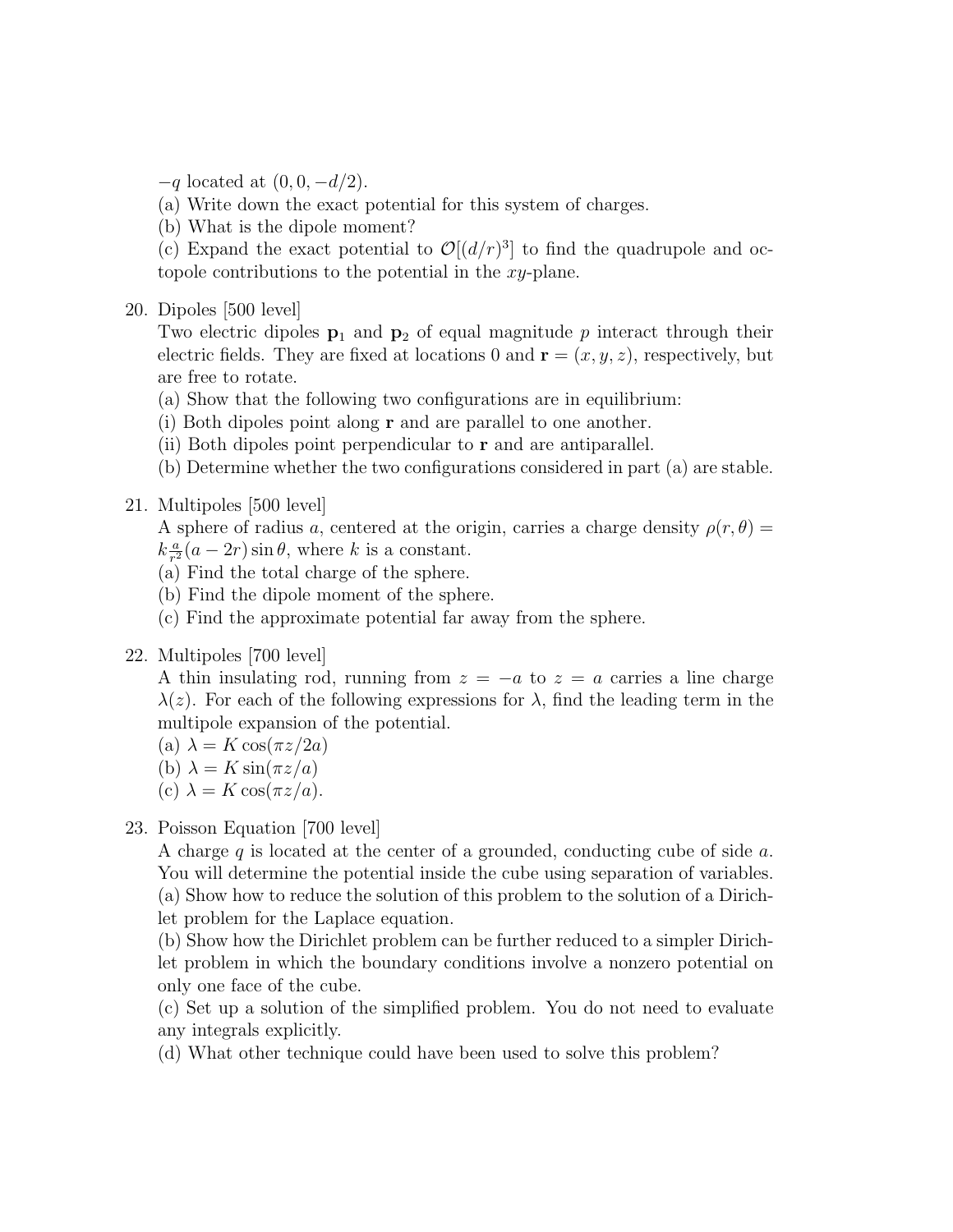24. Moving Charge [500 level]

A phonograph record carries a uniform charge density  $\sigma$  fixed to its surface. The record rotates at an angular velocity  $\omega$ .

(a) What is the surface current density at a distance r from the center of the record?

- (b) Find the electric field on the axis of the record.
- (c) Find the magnetic field on the axis of the record.
- 25. Polygonal Wire [500 level]

(a) Find the magnetic field at the center of a square loop of wire, carrying a current I. Let a be the distance from the center to the midpoint of each side. (b) Find the magnetic field at the center of a regular *n*-sided polygon, carrying a current I. Again, let a be the apothem distance.

(c) Show that as  $n \to \infty$ , you recover the result for a circular loop.

26. Magnetostatics [700 level]

A magnetic field B in a current-free region is cylindrically symmetric with components  $B_z(\rho, z)$  and  $B_{\rho}(\rho, z)$ . The axial field  $B_z(0, z)$  on the axis of symmetry is known and is a slowly varying function of z.

(a) Show that near the axis the radial and axial components of B are approximately

$$
B_z(\rho, z) = B_z(0, z) - \frac{\rho^2}{4} \left[ \frac{\partial^2 B_z(0, z)}{\partial z^2} \right]
$$
  
\n
$$
B_p(\rho, z) = -\frac{\rho}{2} \left[ \frac{\partial B_z(0, z)}{\partial z} \right] + \frac{\rho^3}{16} \left[ \frac{\partial^3 B_z(0, z)}{\partial z^3} \right]
$$

(b) What is the relevant criterion defining being "near" the axis?

27. Convection Currents [500 level]

Suppose there are two infinite straight line charges  $\lambda$ , located at  $x = 0$ ,  $y = 0$ and  $x = d$ ,  $y = 0$ . The line charges are moving, in parallel, with velocity  $v\hat{z}$ .

(a) What is the electrostatic repulsion between the two lines of charge?

(b) What is the magnetic attraction between them?

(c) How fast would the charge have to be moving for the electric and magnetic forces to cancel?

28. Convection Currents [500 level]

A large parallel plate capacitor consists of two plates separated by a distance d, carrying uniform surface charges  $\sigma$  on the upper plate and  $-\sigma$  on the lower plate. The plates are moving with equal (and constant) speeds  $v$  in the plane of the capacitor.

(a) Find the magnetic field between the plates.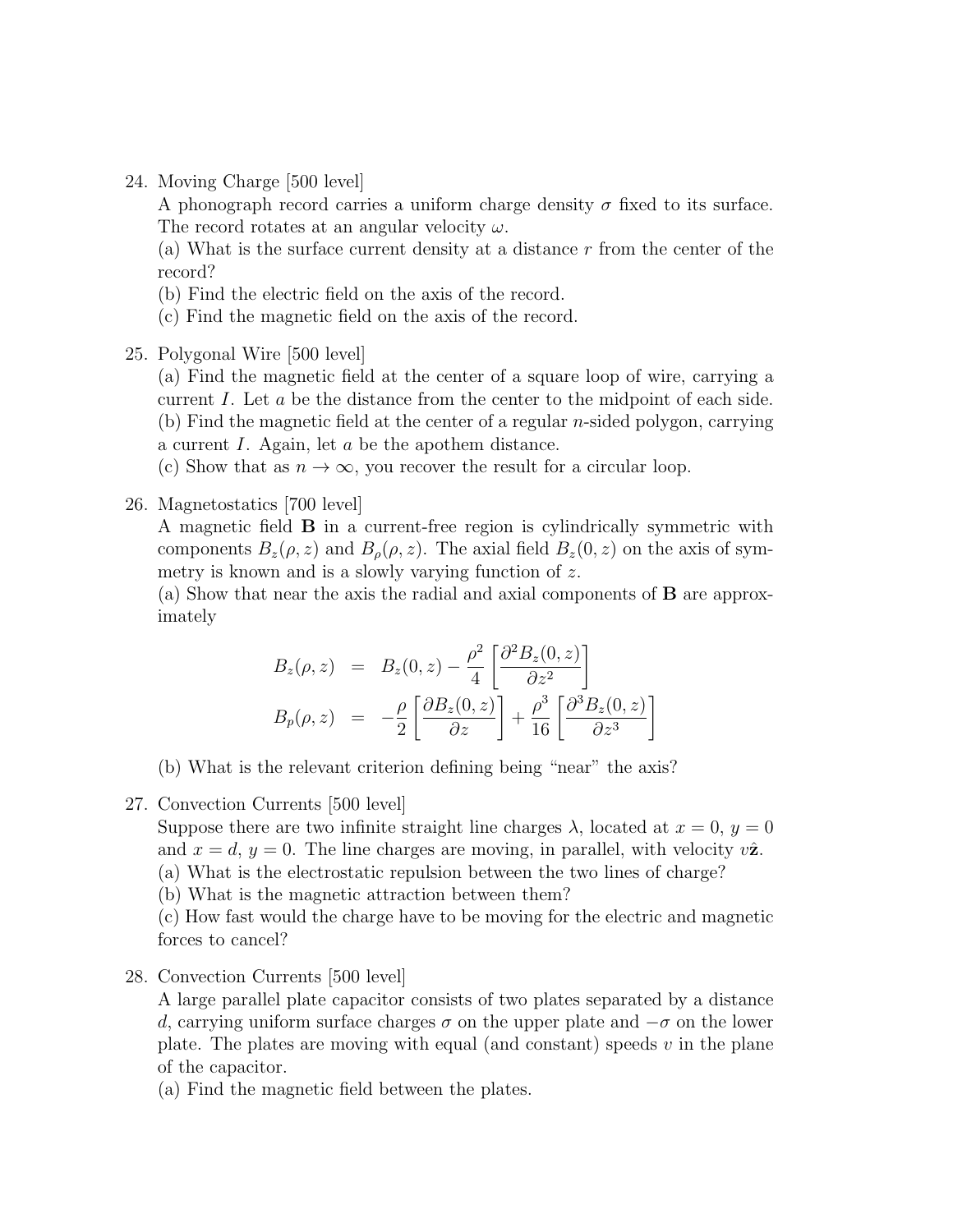(b) Find the magnetic field above and below the plates.

(c) Find the magnetic force per unit area on the upper plate, including its direction.

(d) At what speed would the magnetic and electric forces between the plates balance?

29. Vector Potential [500 level]

A finite wire of length a runs from  $z = -a/2$  to  $z = a/2$  and carries a current I.

- (a) Find the magnetic field.
- (b) Find the magnetic vector potential in the Coulomb gauge.
- (c) Show that the  $\nabla \times \mathbf{A} = \mathbf{B}$ .

#### 30. Higher Potentials [500 level]

Just as the fact that  $\nabla \cdot \mathbf{B} = 0$  allows us to express **B** as the curl of a vector potential, the Coulomb gauge condition  $\nabla \cdot \mathbf{A} = 0$  permits us to write **A** itself as a curl of a "higher" potential,  $\nabla \times \mathbf{W} = \mathbf{A}$ .

(a) Find a formula for  $W$  as an integral over  $B$  that is valid if  $B$  vanishes sufficiently rapidly at infinity.

(b) Determine W for a uniform magnetic field, for which  $\mathbf{A} = -\frac{1}{2}$  $\frac{1}{2} \mathbf{r} \times \mathbf{B}$ .

(c) Find W inside and outside an infinite circular solenoid.

31. Vector Potential [500 level]

A current is flowing in a long straight wire. The wire has a cylindrical cross section of radius  $a$ , and the current I is uniformly distributed across the interior of the wire.

(a) Find the vector potential A outside the wire. Specify the gauge you are using.

(b) Find the vector potential A inside the wire.

(c) What happens to A at the surface of the wire?

32. Vector Potential [700 level]

(a) Find a magnetic vector potential of a uniform surface current  $K$ , both above and below the surface.

(b) Determine whether your **A** satisfies  $\nabla \cdot \mathbf{A} = 0$ . If it does not, find a gauge transformation so that the transformed  $A'$  satisfies the Coulomb gauge condition  $\nabla \cdot \mathbf{A}' = 0$ 

33. Time-Dependent Magnetization [500 level]

A infinitely long cylinder of radius a contains a magnetization parallel to the axis. The magnetization  $\mathbf{M} = kt\hat{\mathbf{z}}$  is spatially uniform inside the cylinder but varies in time.

(a) Find the magnetic field  $\mathbf{B}(t)$ .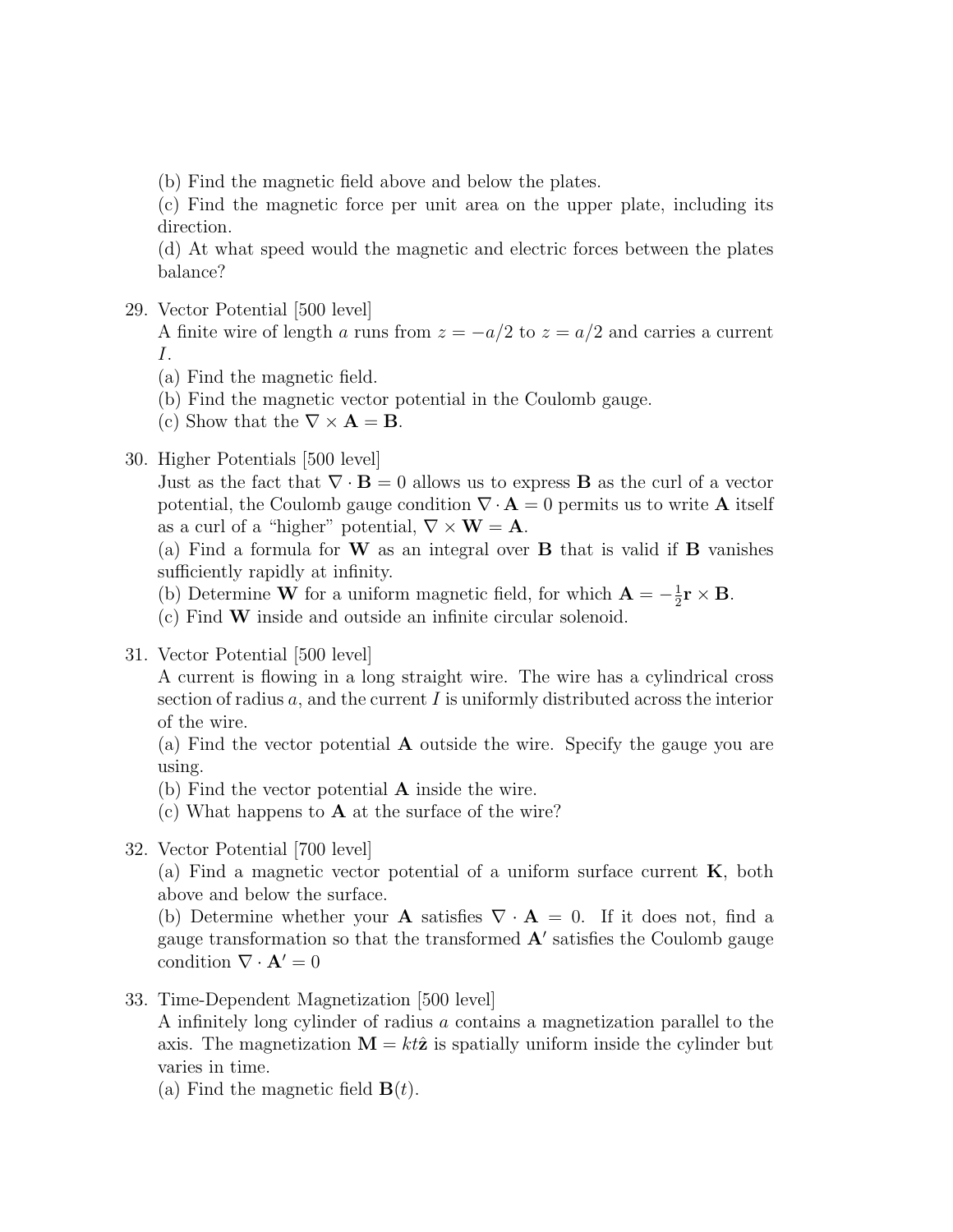- (b) Find the electric field  $\mathbf{E}(t)$  outside the cylinder.
- (c) Find E inside the cylinder.
- 34. Ferromagnetism [500 level]

A ferromagnetic cube of side  $\alpha$  (with edges oriented parallel to the  $x, y$ , and  $z$ axes) contains a constant magnetization  $\mathbf{M} = M\hat{\mathbf{z}}$ .

- (a) Find the bound currents.
- (b) Are the bound currents divergenceless?
- (c) Find the magnetic field far away from the cube.
- 35. Ferromagnetism [500 level]

A permanent magnet in the shape of right circular cylinder of radius a has a uniform magnetization M pointing parallel to its axis.

- (a) Determine H from Ampere's Law if the cylinder is infinite long.
- (b) For the same infinite cylinder, determine B inside and outside the cylinder. (c) Where do the arguments in parts (a) and (b) break down for a cylinder of
- finite length?
- 36. Magnetization [500 level]

An infinitely long cylinder of radius R carries a magnetization  $\mathbf{M} = k \rho^2 \phi$  (in cylindrical coordinates where  $\rho$  is the distance from the axis of the cylinder and  $\phi$  is the unit vector in the circumferential direction), for some constant k. (a) Find the field  $\bf{B}$  due to  $\bf{M}$  *inside* the cylinder.

- (b) Find the field  $H$  inside the cylinder.
- (c) Find the field B outside the cylinder.
- 37. Mutual Inductance [500 level]

A small circular solenoid is located inside a much larger solenoid. The large solenoid has radius  $R_1$ , length  $\ell_1$ , and is wound with  $n_1$  turns of wire per unit length. The small solenoid has radius  $R_2$ , length  $\ell_2$ , and is wound with  $n_2$ turns of wire per unit length. The two solenoids are not coaxial; the axis of the smaller one is oriented at a 45◦ angle to the axis of the large one.

(a) Find the flux threaded through the small solenoid, due to the field of the large solenoid. Take the large solenoid to be carrying a current I.

(b) Find the mutual inductance of the two solenoids.

38. Changing Current [500 level]

A square loop of wire, with side a and resistance  $R$ , lies in the xy-plane, with vertices at  $(0, d, 0)$ ,  $(a, d, 0)$ ,  $(a, d + a, 0)$ , and  $(0, d + a, 0)$ . A current-carrying wire runs along the x-axis, initially carrying a current  $I$ .

(a) Find the magnetic flux through the square loop.

(b) At time  $t = 0$ , the wire is cut, and the current drops to zero. How much total charge flows past a given point in the square loop as a result of the change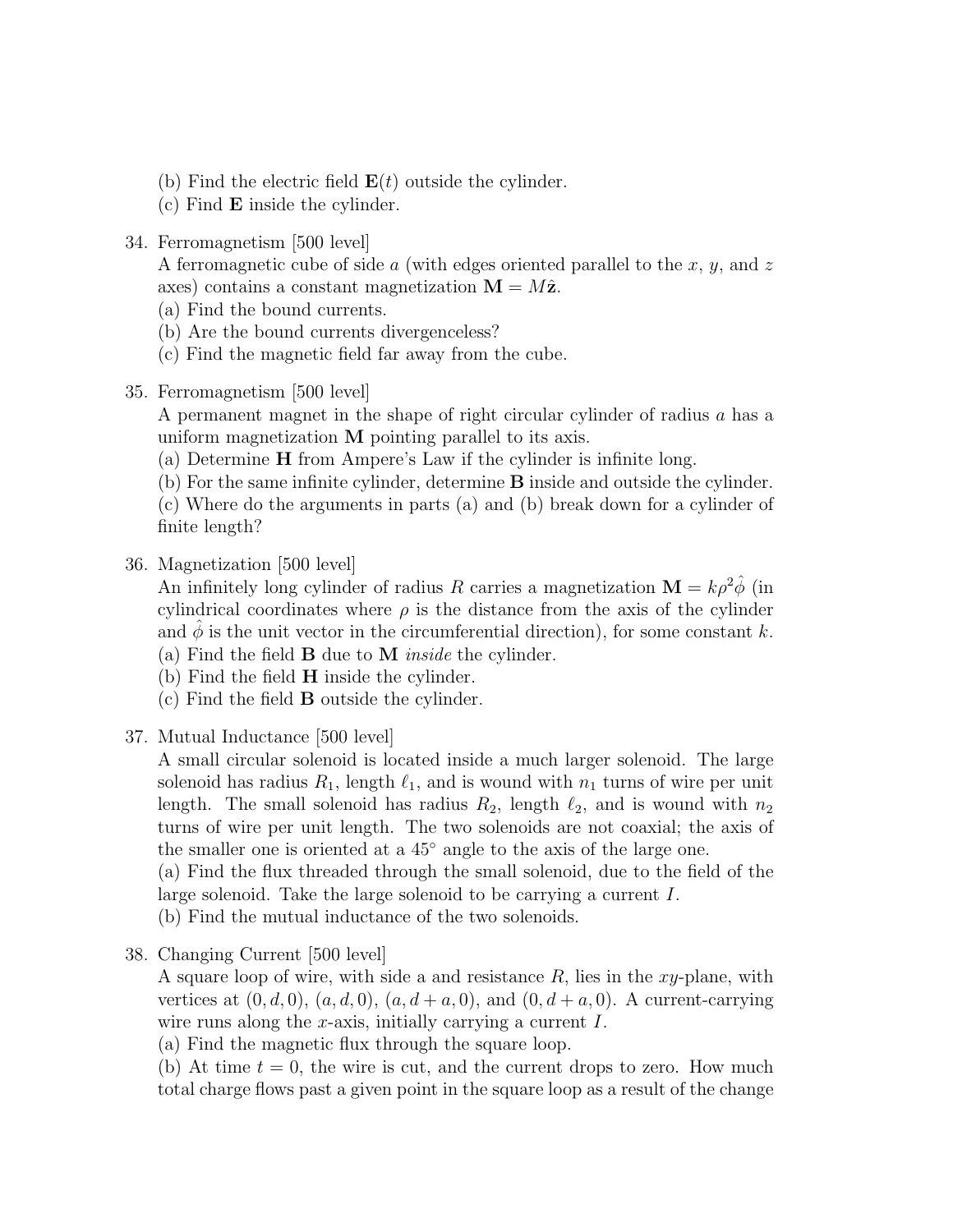in B?

(c) Which direction does the charge flow?

39. Faraday's Law Toroid [500 level]

A thin toroidal coil of wire has a rectangular cross section, with inner radius a, outer radius  $a + w$ , and height  $d (w \ll a)$  and  $d \ll a$ ). It carries a total of N tightly wound turns of wire, in which the current is slowly increasing at a constant rate:  $dI/dt = k$ .

(a) Find the instantaneous magnetic field profile inside the toroid.

(b) Find the magnetic field outside the toroid.

(c) Find the electric field at a point a distance z above the center of the toroid, using an analogy between Faraday's Law and Ampere's Law.

40. Time-Dependent Fields [500 level] Suppose that a set of time-dependent electric and magnetic fields are

$$
\mathbf{E}(\mathbf{r},t) = -\frac{1}{4\pi\epsilon_0} \frac{q}{r^2} \theta(vt-r) \hat{\mathbf{r}}
$$
  

$$
\mathbf{B}(\mathbf{r},t) = 0,
$$

where  $\theta$  is the unit step function.

- (a) Show that these fields satisfy all of Maxwell's equations.
- (b) Find the charge and current densities that generate these fields.
- (c) What physical configuration gives rise to these fields?
- 41. Continuity Equation [500 level]

(a) Show that Ampere's Law (without the displacement current term), can only hold for divergenceless currents.

(b) Show how to derive the continuity equation for conservation of charge, using the full Maxwell's Equations.

42. Electrodynamics [500 level]

A charged, highly conductive sphere of radius  $a$ , initially at a potential  $V_0$  relative to ground, is fixed inside an infinite block of material—a linear dielectric with dielectric constant  $\kappa$  and a small conductivity  $\sigma$ .

(a) What current density **J** is generated in the material? (You may assume  $\sigma$ is small enough that space charge effects can be neglected.)

(b) Find the displacement current and the magnetic field.

(c) Determine the potential on the sphere as a function of time.

43. Waveguide [500 level]

Consider an infinite grounded conducting metal pipe with rectangular cross section  $a \times b$ , with  $a \geq b$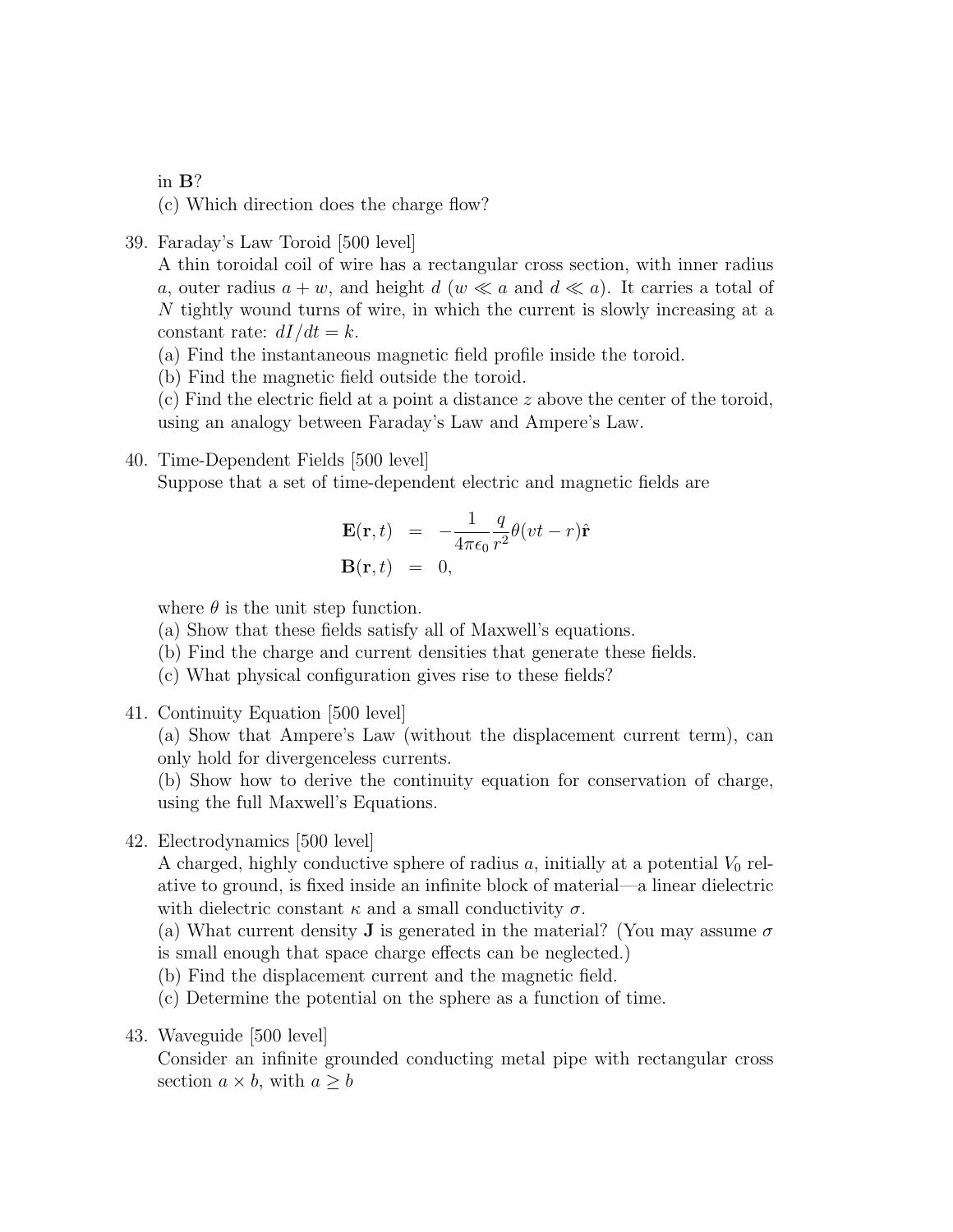(a) Show that transverse electric (TE) waves can propagate through this waveguide.

- (b) What is the smallest possible frequency for such waves?
- (c) What are the phase and group velocities for the lowest TE modes?
- 44. Relativistic Electrodynamics [700 level]

A perfectly conducting sphere of radius a moves with velocity  $\mathbf{v} = v\hat{\mathbf{z}}$  through a uniform magnetic field  $\mathbf{B} = B_0 \hat{\mathbf{y}}$ .

- (a) What is the electric field E in the rest frame of the sphere?
- (b) Find the surface charge  $\sigma$  induced on the sphere.
- (c) What is the induced dipole moment of the sphere?
- 45. Faster-Than-Light Motion [500 level]

In 2011, the OPERA experiment reported that  $E_{\nu} = 17$  GeV neutrinos moving from CERN to Gran Sasso appeared to have velocities greater than the speed of light. The measured speed was  $v_{\nu} = (1 + \epsilon)c$ , with  $\epsilon \approx 2.5 \times 10^{-5}$ .

(a) Faster-than-light motion could occur for particles with imaginary masses. What negative value of  $m_{\nu}^2$  would be needed to achieve the observed speed? (b) How fast would an observer need to be moving relative to the Earth to see the neutrinos moving backwards in time in the observer's reference frame?

46. Photon Decay [500 level]

The decay of a photon  $\gamma \to e^+ + e^-$  is allowed by charge conservation and angular-momentum conservation. However, it is forbidden by energy-momentum conservation.

(a) For a photon with energy  $E$  moving in the *z*-direction, write down the total four-momentum.

(b) Show that the decay process cannot occur with a massive electron and positron in the final state.

(c) If the daughter particles were massless, would the decay ever be allowed?

47. Dipole Radiation [700 level]

A physical dipole consists of rigid rod of length  $\ell$  with charges q and  $-q$  fixed to the ends. The rod lies in the  $xy$ -plane and rotates around its center in this plane, with angular frequency  $\omega$ . As it rotates, it emits radiation.

(a) What condition must  $\omega$  satisfy if the dipole approximation for the radiation is to be valid?.

(b) What is the power emitted when this condition is satisfied? (You can get partial credit for determining the dependence of the power on the various physical parameters.)

#### 48. Radiating Charge [700 level]

A charge q moves in the xy-plane along a trajectory  $x(t) = a \cos \omega t$ ,  $y(t) =$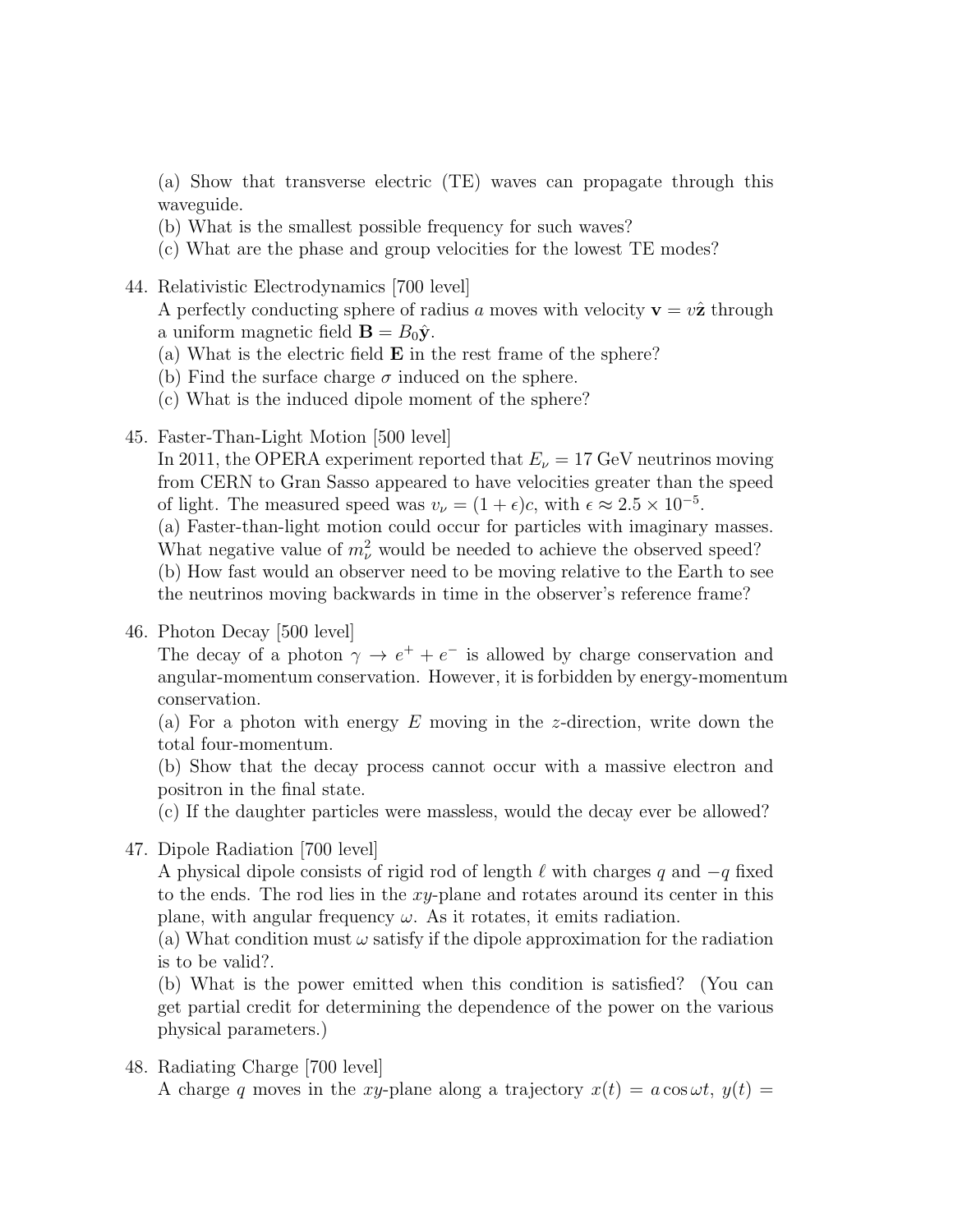$a \sin \omega t$ . We are interested in the characteristics of the emitted radiation far away, on a sphere of radius R, where  $R \gg a$ . You will not need the full formulas for the far fields; only the dipole approximation is needed.

(a) How does the intensity of the emitted radiation scale with  $R$ ,  $a$ , and  $\omega$ ?

(b) How does the polarization depend on the polar angle  $\theta$ ? Find the  $\theta$ dependence of the electric field amplitudes of  $E_{\theta}$  and  $E_{\phi}$  and their relative phases.

(c) How does the radiation intensity depend on the propagation direction, given by  $(\theta, \phi)$ ?

#### 49. Radar [700 level]

The discrete nature of rainfall can play an important role in its measurement. The usual method of detection and volume estimation is to measure radar reflected off the rain.

(a) Assume that a raindrop is a sphere of radius a, small compared to the wavelength of radar, and has a frequency-independent dielectric constant  $\epsilon$ . What is the dominant induced multipole moment in terms of the field **E** that the drop finds itself in?

(b) Thus deduce the radar echo intensity as a function of the following:

- (i) the raindrop size a
- (ii) the radar frequency  $\omega$

(iii) the distance  $R$  of the rainfall region from the radar station (which emits the radar pulse and then receives the echo).

50. Relativistic Radiation [700 level]

The Larmor formula for the power radiated by an accelerating charge at nonrelativistic (NR) velocities is

$$
P = \frac{2}{3} \frac{q^2}{c^3} a^2,
$$

where the magnitude of the charge is q and the acceleration is  $a$ .

(a) Write down a Lorentz-invariant expression which may be the proper relativistic generalization of the Larmor formula. It should reduce to the above in the NR limit and cannot contain anything higher than first derivatives of the velocity. (Hint: The simplest generalization works.)

(b) Show that your expression can be written as

$$
P = \frac{2}{3} \frac{q^2}{c} \gamma^6 \left[ \dot{\boldsymbol{\beta}}^2 - \left( \boldsymbol{\beta} \times \dot{\boldsymbol{\beta}} \right)^2 \right],
$$

whre the dots represent differentiation with respect to the coordinate time  $t$ , not with respect to proper time.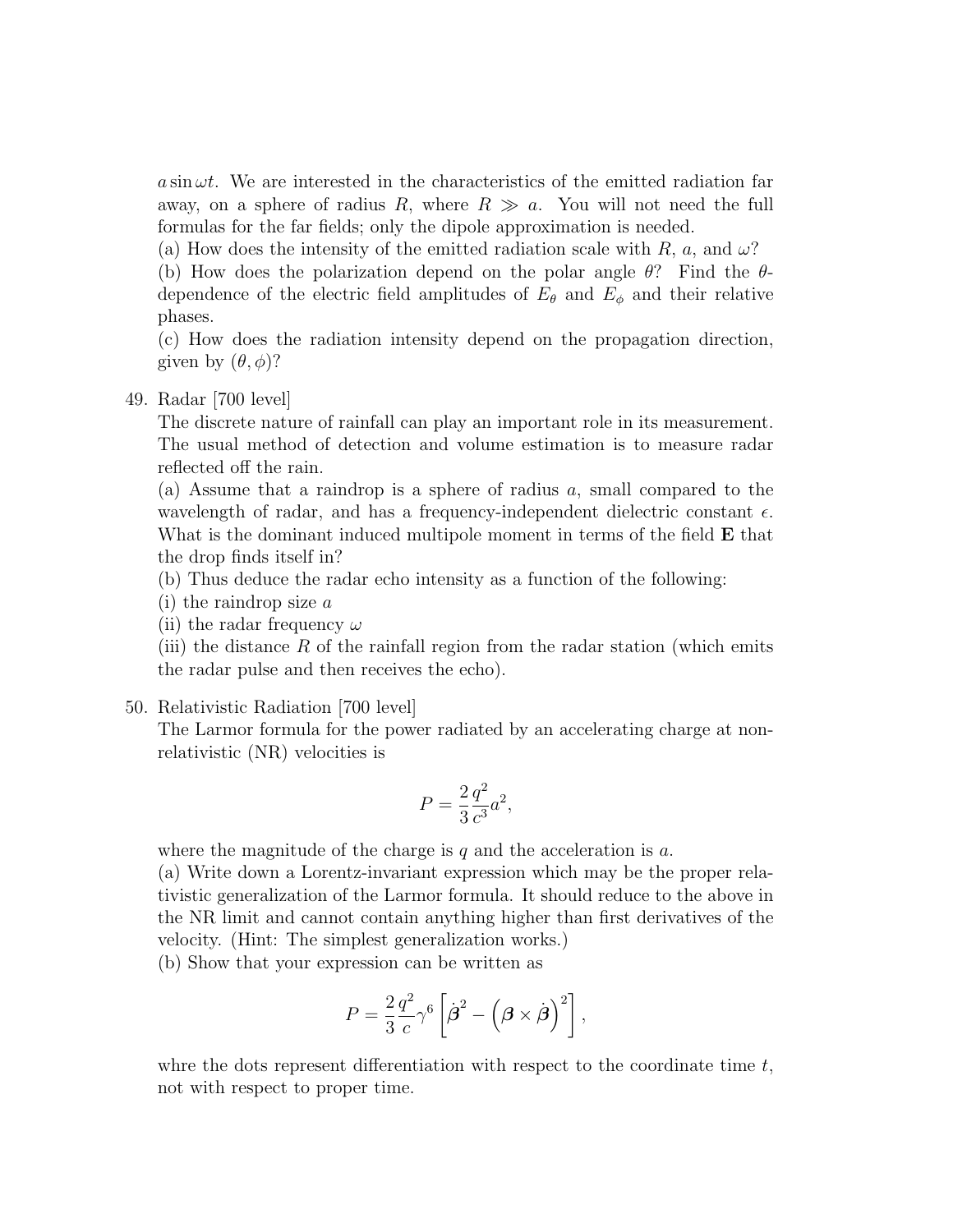(c) Consider 100 GeV electrons in a linear accelerator or in a circular accelerator. Recognize that the maximum force that can be provided is roughly 50 MeV/m. Use the above expression to find the radiative power loss per meter in both accelerator geometries. Which kind of accelerator loses energy more rapidly?

51. Loops of Charge [500 level]

(a) Find the electric field a distance z above the center of a circular loop of charge with radius R and linear charge density  $\lambda$ .

(b) Find the electric field a distance z above the center of a rectangular loop of charge with sides a and b and linear charge density  $\lambda$ .

52. Overlapping Charged Spheres [500 level]

Two spheres, each of radius R and carrying uniform charge densities  $\rho$  and  $-\rho$ , are placed so that their partially overlap. Call the vector from the positive center to the negative center **d**, with  $d < 2R$ .

(a) Find the electric field in the overlap region.

- (b) Find the electric field at a distance  $r \gg R$ .
- 53. Charged Shell [500 level]
	- A thick spherical shell  $a \leq r \leq b$  carries a charge density  $\rho = k/r^2$ .
	- (a) Find the electric field in the three regions:  $r < a$ ,  $a < r < b$ , and  $r > b$ .
	- (b) Find the electrostatic potential in the same three regions.
- 54. Charged Cone [500 level]

A conical surface (an empty ice cream cone) carries a uniform surface charge  $\sigma$ . The height of the cone is h, as is the radius of the top.

(a) Find the potential difference between the vertex and the center of the top. (b) Find the electric field along the axis of the cone, on both the convex and concave sides.

55. One-Dimension Lattice [500 level]

Consider an infinite chain of point charges  $\pm q$  (with alternating signs), strung out along the x-axis, each a distance  $\alpha$  away from its nearest neighbors. Let w be the work *per unit charge* required to position the charges in this fashion (a) Using dimensional analysis, determine the dependence of w on  $q$ ,  $a$ , and fundamental constants, up to an unknown numerical factor.

(b) Determine the precise expression for w.

56. Electrostatic Pressure [500 level]

A metal sphere of radius R carries a total charge Q.

- (a) Find the electrostatic pressure on the charged surface.
- (b) What is the force of repulsion between the "northern" and "southern"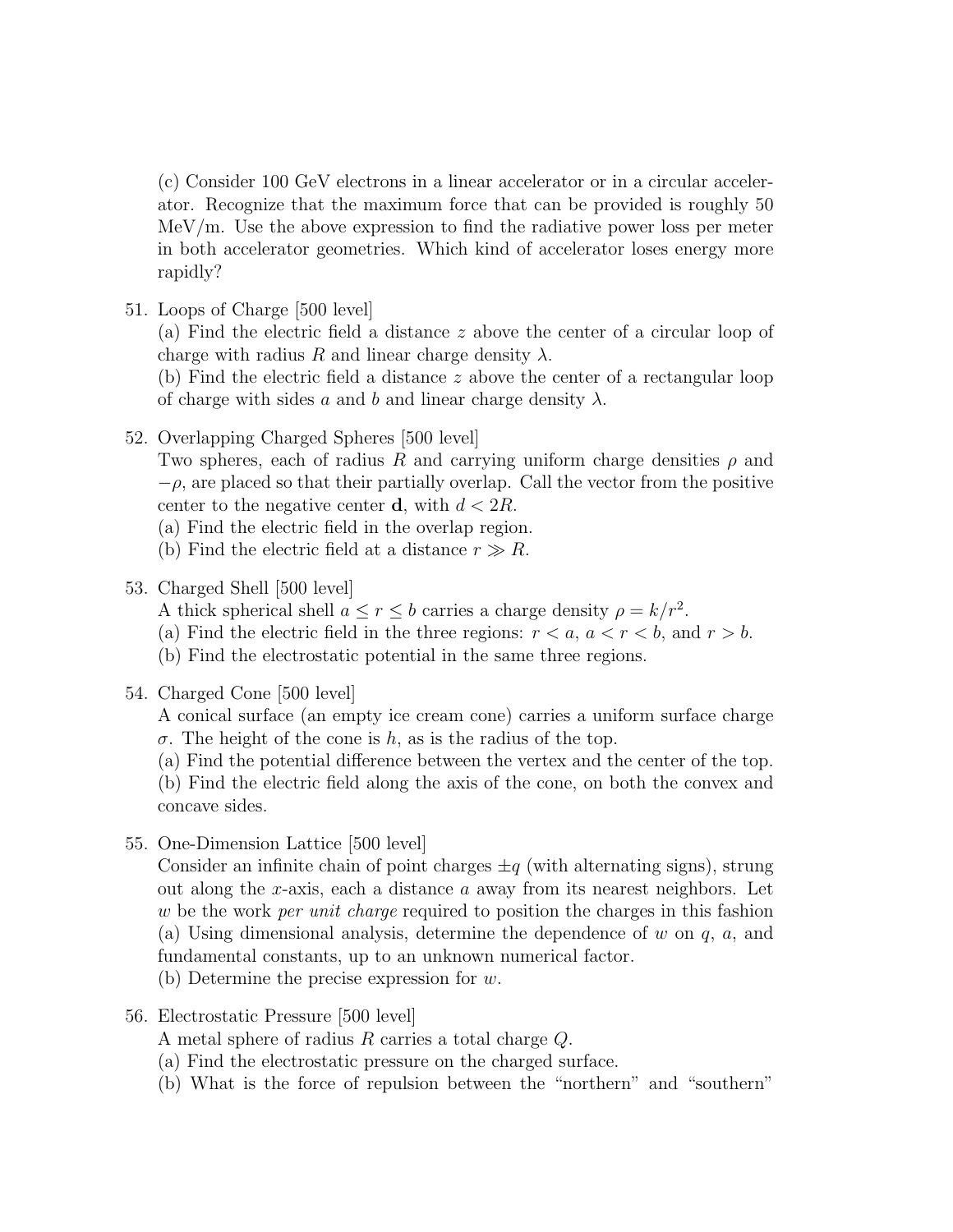hemispheres?

(c) Qualitatively, what effects are responsible for keeping the charge in place on the metal surface?

57. Image Charges [700 level]

A charge  $q$  is located a distance  $r$  away from the center of a neutral conducting sphere of radius  $a < r$ .

- (a) Find the potential outside the sphere.
- (b) Find the surface charge on the sphere.
- (c) Find the force between  $q$  and the sphere.
- 58. Charged Cylinder [500 level]

A charge density  $\sigma = k \sin 5\phi$  (where k is a constant) is glued over the surface of an infinite cylinder of radius R.

- (a) Set up the solution for the potential using separation of variables, and give the equations obeyed by the radial and angular functions.
- (b) Find the potential inside the cylinder.
- (c) Find the potential outside the cylinder.
- 59. Charged Disk [500 level]

(a) Find the potential at a point on the axis of a charged disk of radius  $R$ , carrying a uniform surface charge  $\sigma$ .

(b) Find the first three terms in the multipole expansion of this potential off the axis, for  $r \gg R$ .

60. Multipoles [500 level]

A charged ring in the  $xy$ -plane (radius R, centered at the origin) carries a uniform line charge  $\lambda$ . Find the first four terms  $(\ell = 0, 1, 2, 3)$  in the multipole expansion of the potential.

61. Multipoles [700 level]

A charged ring in the  $xy$ -plane (radius R, centered at the origin) carries an angle-dependent line charge  $\lambda = k \sin \phi$ . Find the first three terms  $(\ell = 0, 1, 2)$ in the multipole expansion of the potential.

62. Separation of Variables [500 level]

A rectangular pipe has its four sides at different potentials. Two opposite sides at  $x = \pm b$  are at potential  $V_0$ . A third side, at  $y = a$  is at  $V_1$ , and the fourth side at  $y = -a$  is grounded. Find the potential inside the pipe.

63. Equivalent Sources [700 level]

(a) Find the charge density  $\sigma(\theta)$  on the exterior surface of a sphere (radius R, centered at the origin) that produces the same electric field, for points exterior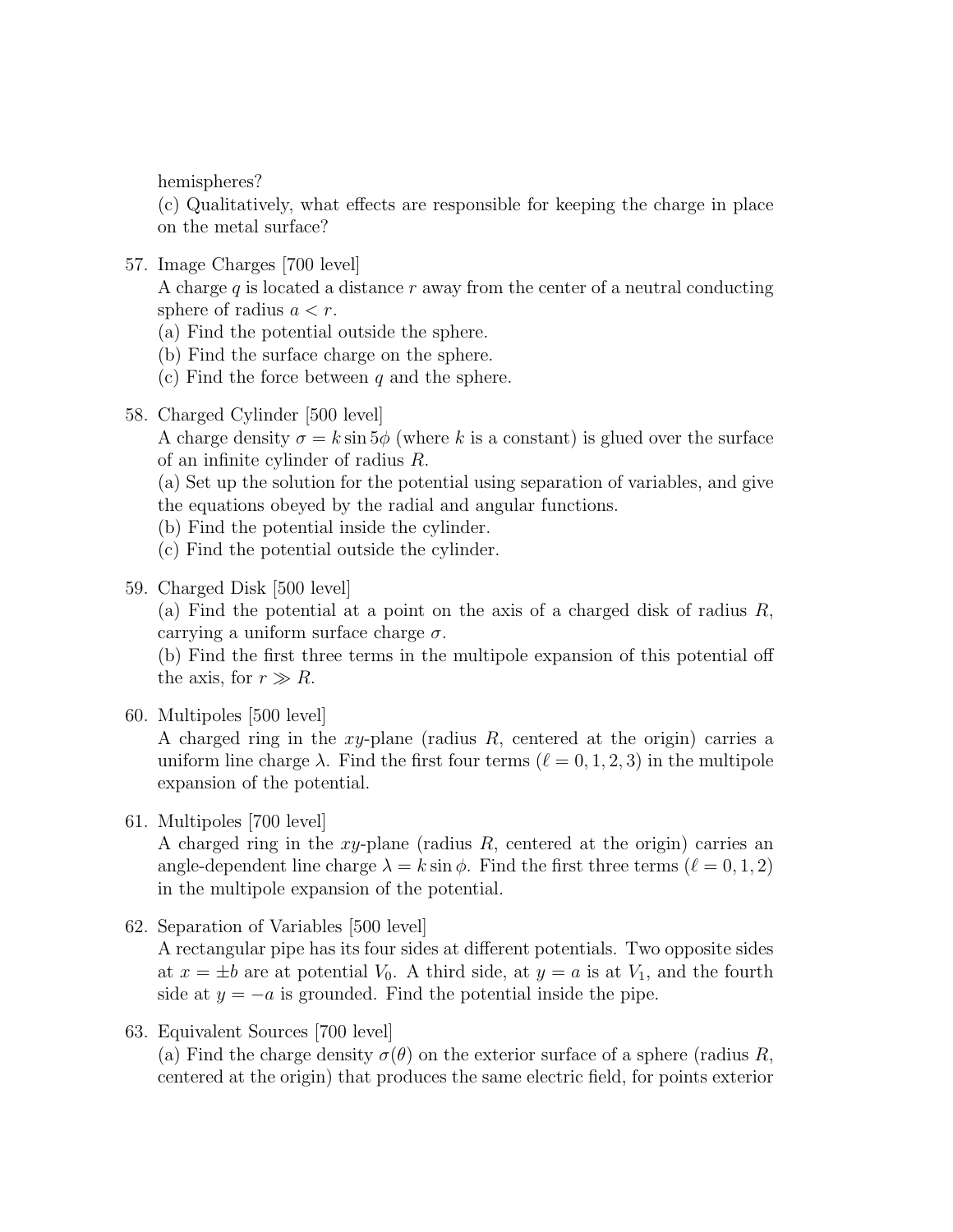to the sphere, as would a charge q at the point  $a < R$  on the positive z-axis. (b) Show that your answer agrees with expectations as  $a \to R$ .

64. Orbit in a Dipole Field [500 level]

A stationary electric dipole  $\mathbf{p} = p\hat{\mathbf{z}}$  is situated at the origin. A positively charge point particle q (with mass m) executes circular motion (radius r) at a constant speed in the field of the dipole.

- (a) Characterize the plane of the orbit.
- (b) Find the speed of the particle and its angular momentum.
- (c) Find the energy of the particle.
- 65. Dielectrics [700 level]

A point dipole p is embedded at the center of a sphere of linear dielectric material (with radius R and dielectric constant  $\kappa$ ).

- (a) Find the electric potential inside the sphere.
- (b) Find the electric potential outside the sphere.
- 66. Current Flow [500 level]

Consider a current density **J** flowing within a region of space  $\Omega$  and vanishing on the boundary of  $\Omega$ .

(a) Show that

$$
\int d^3r \mathbf{J}(\mathbf{r}) = \frac{d\mathbf{p}}{dt},
$$

where **p** is the total dipole moment.

(b) A rod of length a carries charges q and  $-q$  at its ends. The rod rotates end over end around its center with angular frequency  $\omega$ . Find the resulting current J.

67. Moving Charge [500 level]

Analyze the motion of a particle (charge q, mass  $m$ ) in the magnetic field of a long straight wire carrying a steady current I.

- (a) Is kinetic energy conserved?
- (b) Find the force on the particle, in cylindrical coordinates.

(c) Suppose  $\dot{z}$  is constant. Write down the equations of motion and show what kind of trajectories are allowed.

68. Relativistic Current Model [500 level]

You may have wondered why, since parallel currents attract, the current within a single wire does not contract into a tiny concentrated stream along the axis. In practice, the current typically distributes itself quite uniformly over the wire. This problem will account for this apparent discrepancy.

(a) Consider a model of the wire in which the positive charges (density  $\rho_+$ are fixed in place, and the negative charges  $(\rho_-)$  move at speed v. All these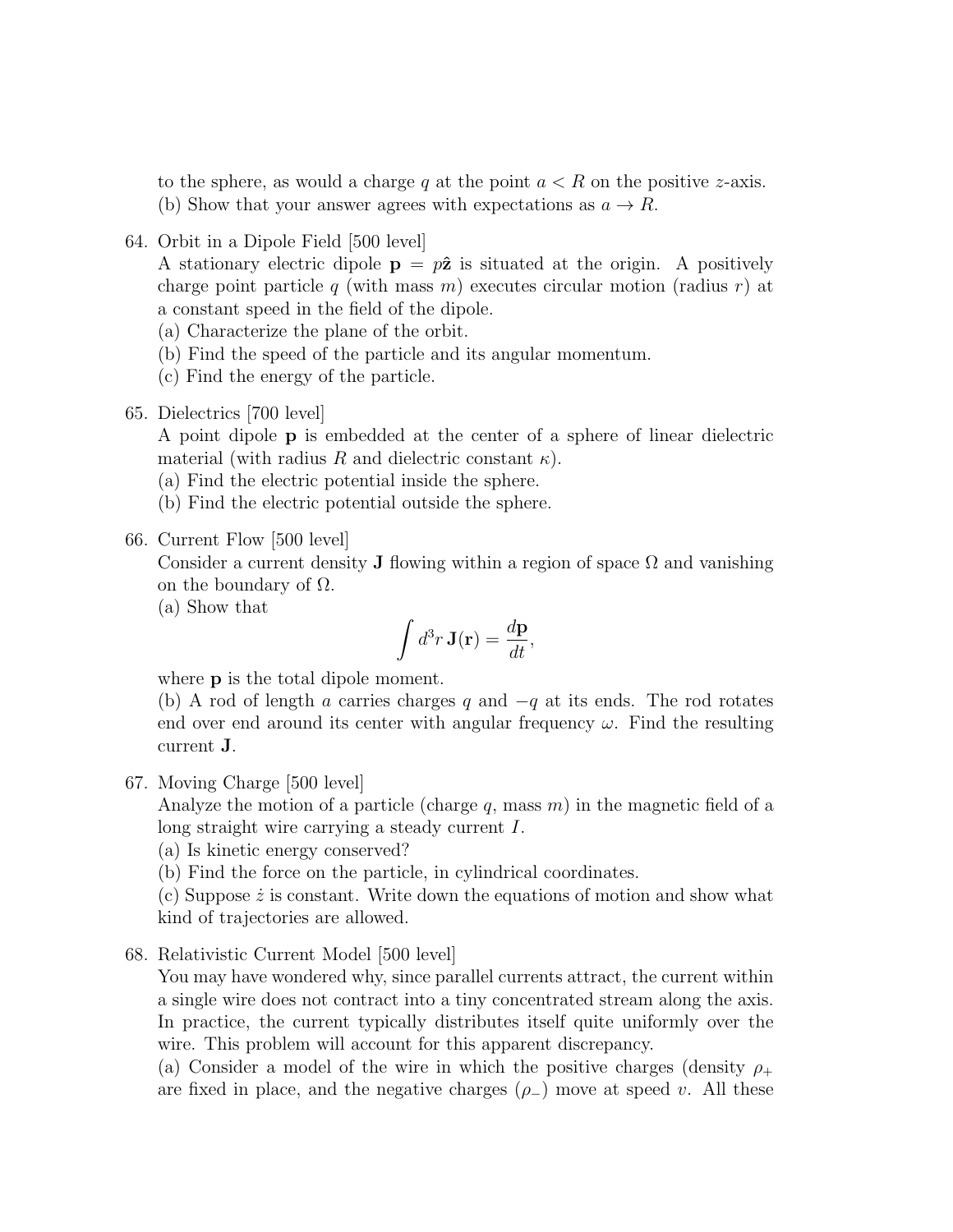quantities are independent of the distance from the wire's axis. Show that  $\rho_- = -\rho^+ \gamma^2$ , where  $\gamma$  is the Lorentz factor.

(b) Explain why the moving negative charges do not coalesce.

(c) If the overall wire is charge neutral, where is the compensating charge located?

69. Convective Currents [500 level]

Consider a sphere of radius R carrying a uniform surface charge density  $\sigma$ , which is rotating with angular velocity  $\omega$ .

(a) Find the magnetic field B.

(b) Is there any electromagnetic energy transport in this system?

(c) Find the force (direction and magnitude) exerted by the "northern" hemisphere on the "southern" hemisphere.

#### 70. Magnetic Monopole [700 level]

Consider the motion of a particle with mass  $m$  and electric charge  $q$ , moving in the field of a (hypothetical) stationary magnetic monopole  $q$  at the origin,

$$
\mathbf{B} = \frac{\mu_0}{4\pi} \frac{g}{r^2} \hat{\mathbf{r}}.
$$

(a) Find the acceleration of q, expressing your answer in terms of  $q, g, m$ , and the position  $\bf{r}$  and velocity  $\bf{v}$  of the charge.

(b) Show that the speed is a constant of the motion.

(c) Show that the vector

$$
\mathbf{Q} = m\mathbf{r} \times \mathbf{v} - \frac{\mu_0 qg}{4\pi} \hat{\mathbf{r}}
$$

is a constant of the motion.

(d) Choose spherical coordinates, with the polar axis along **Q**. Calculate  $\mathbf{Q} \cdot \hat{\phi}$ , and show that  $\theta$  is a constant of the motion.

(e) Calculate  $\mathbf{Q} \cdot \hat{\mathbf{r}}$ , and find the magnitude of  $\mathbf{Q}$ .

(f) Calculate  $\mathbf{Q} \cdot \hat{\theta}$ , and find  $d\phi/dt$  as a function of r.

 $(g)$  Express v in spherical coordinates, and use this result to obtain a differential equation for  $dr/d\phi$ . Solve this equation for the trajectory  $r(\phi)$ .

71. Helmholtz Coils [500 level]

The magnetic field of a single circular loop of current is far from uniform. You can produce a more nearly uniform field by using two such loops. Consider a configuration with two coaxial loops of equal radii  $R$ , carrying equal currents I, and located a distance d apart.

(a) Find the magnitude of the magnetic field on the axis, as a function of the axial position z. Show that  $\partial B/\partial z = 0$  at the midpoint between the loops.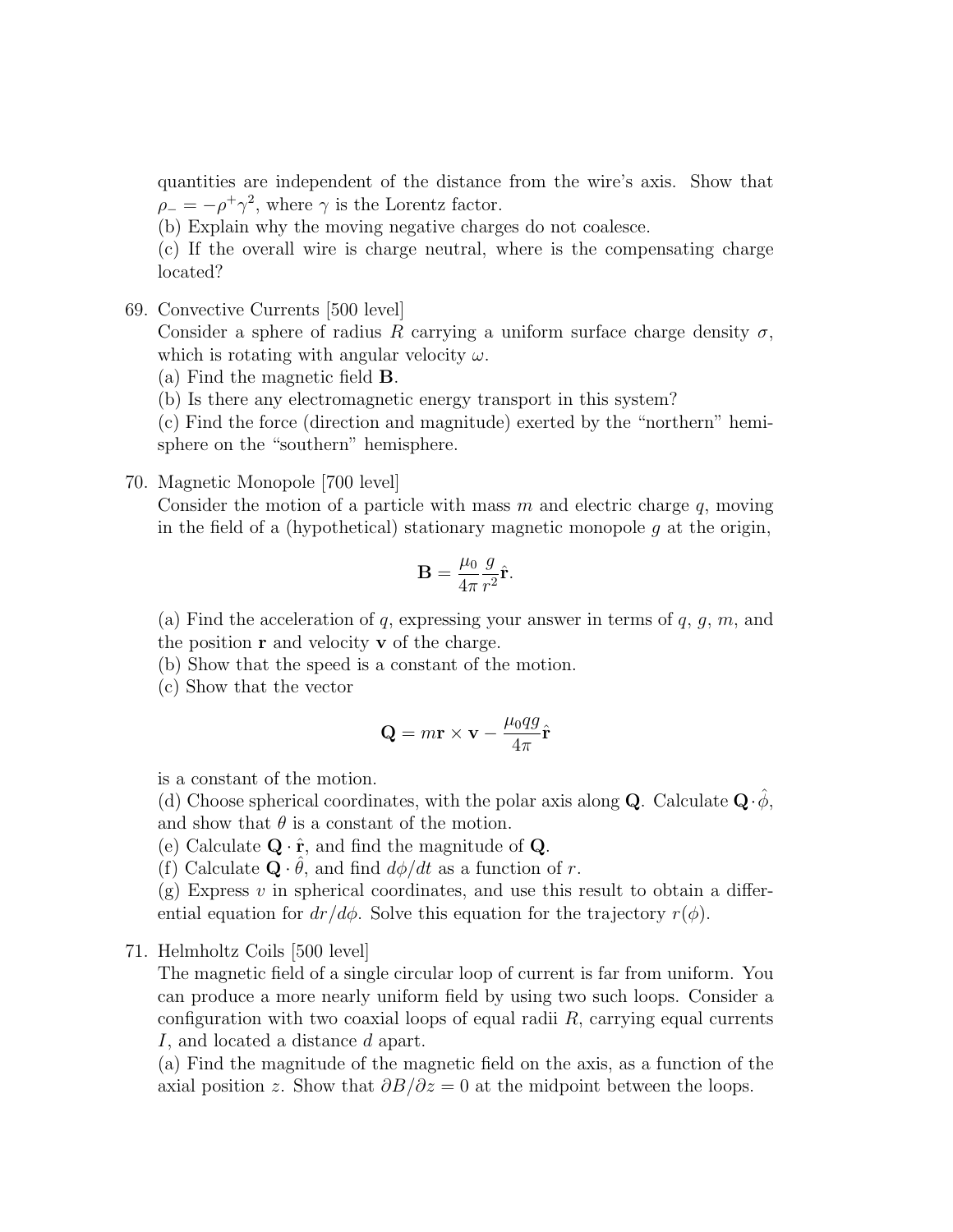(b) Determine d such that the second derivative  $\partial^2 B/\partial z^2$  also vanishes at the midpoint.

(c) Find the magnitude of the field at the midpoint for the indicated separation.

72. Convective Currents [500 level]

A thin glass rod of radius R and length  $L (R \ll L)$  carries a uniform surface charge  $\sigma$  on its lateral surfaces. It is set spinning about its axis with angular velocity  $\omega$ .

(a) Find the magnetic dipole moment of the rod and the magnetic field at a radial positions  $r \gg L$ .

(b) Find the magnetic field in the mid-plane of the rod, at a distance  $\rho \gg R$ (but allowing for the possibility that  $\rho < L$ ).

### 73. Broken Magnet [500 level]

An iron rod of length L and square cross section (side  $a \ll L$ ) is given a uniform lengthwise magnetization  $M$  and then bent around nearly into a circle. A narrow gap of width  $w \ll a$  remains between the square ends.

- (a) Find the bound current distribution in the bend rod.
- (b) Find the magnetic field at the center point of the gap between the ends.
- 74. Motional emf [500 level]

(a) A square loop of wire, with sides of length  $a$ , lies in the first quadrant of the  $xy$ -plane, with one corner at the origin. In this region, there is a nonuniform time-dependent magnetic field  $\mathbf{B}(y,t) = ky^3t^2\hat{\mathbf{z}}$  (where k is a constant). Find the emf induced in the loop.

(b) Suppose the loop is moving with velocity  $\mathbf{v} = v_0 \hat{\mathbf{y}}$ . What is the emf?

75. Capacitance and Resistance [500 level]

(a) Two metal objects are embedded in a weakly conducting material of conductivity  $\sigma$ . Show that the resistance between them is related to the capacitance of the arrangement by  $R = \epsilon_0/\sigma C$ .

(b) Suppose you connected a battery between the two conductors and charged them up to a potential difference  $V_0$ . If you then disconnect the battery, the gradually leaks off; find the voltage between the conductors as a function of time.

76. Cylindrical Current [500 level]

Two long coaxial metal cylinders (radii  $a$  and  $b$ ) are separated by material with a inhomogeneous conductivity  $\sigma = k/\rho^2$ , for some constant k. Find the resistance between the cylinders.

77. Magnetic Induction [500 level] An alternating current current  $I(t) = I_0 \cos \omega t$  flows down a long straight wire,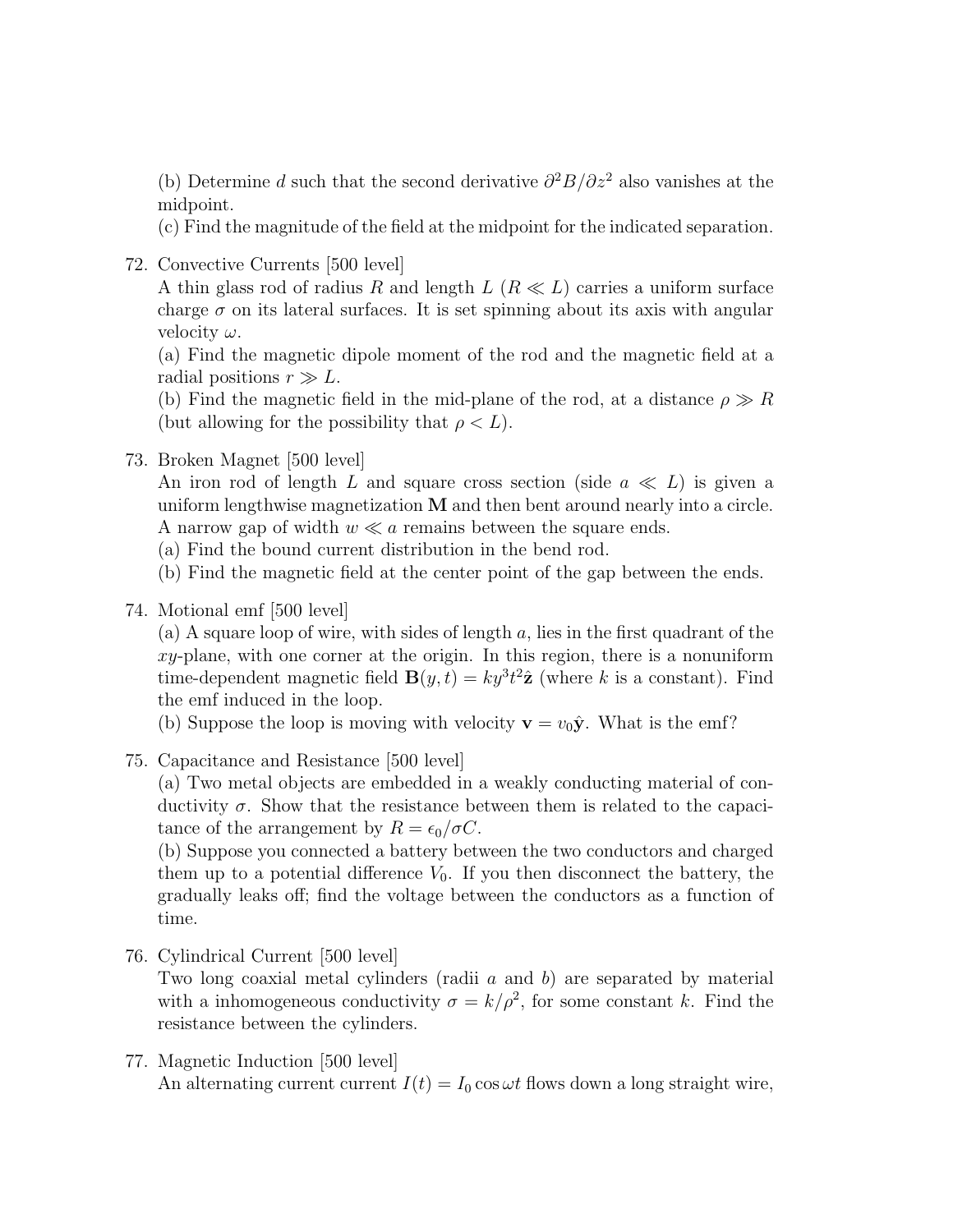and returns along a coaxial conducting tube of radius a.

(a) In what direction does the induced electric field point?

(b) Find  $\mathbf{E}(\rho, t)$ .

(c) Find the displacement current density  $J_d$ .

(d) Integrate the find the total displacement current, and compare it to the conduction current I.

# 78. Magnetic Induction [700 level]

Imagine an infinitely long cylindrical sheet of uniform resistivity and radius a. A narrow slot runs down one side of the cylinder, breaking it so that it does not have a true circular cross section. The two sides of the slot (at angles  $\phi = \pm \pi$ ) are hooked up to a battery and are maintained at potentials  $\pm V_0$ , and a steady current flows over the surface, circling around the axis of the cylinder.

(a) Find the potential  $\Phi(a, \phi)$  around the sheet, using Ohm's Law.

(b) Determine the potential inside and outside the cylinder.

(c) Find the surface charge density on the cylinder.

79. Superconductor [500 level]

(a) In a perfect conductor, the conductivity is infinite, so  $\mathbf{E} = 0$ , and any net charge resides on the surface. Show that the magnetic field is time independent inside a perfect conductor.

(b) Show that the magnetic field through a perfectly conducting loop is constant.

(c) A superconductor is a perfect conductor with the additional property that the constant B inside is in fact zero. Show that the current in a superconductor is confined to the surface.

(d) Superconductivity is lost above a certain critical temperature  $T_c$ . Suppose you had a sphere (radius a) above its critical temperature, and you held it in a uniform magnetic field  $\mathbf{B} = B_0 \hat{\mathbf{z}}$ , while cooling it below  $T_c$ . Find the induced current density **K**, as a function of the polar angle  $\theta$ .

80. Levitating Dipole [700 level]

A familiar demonstration of superconductivity is the levitation of a magnet over a piece of superconducting material. Treat the magnet as a perfect dipole **, a height z above the origin (and constrained to points in the z-direction);** pretend the superconductor fills the entire half space below the xy-plane. Because of the Meissner effect,  $\mathbf{B} = 0$  in the superconductor.

(a) Find the z-component of the magnetic field just above the superconducting surface.

(b) The boundary condition at  $z = 0$  can be satisfied by an image dipole at −z. Which way should this image dipole point?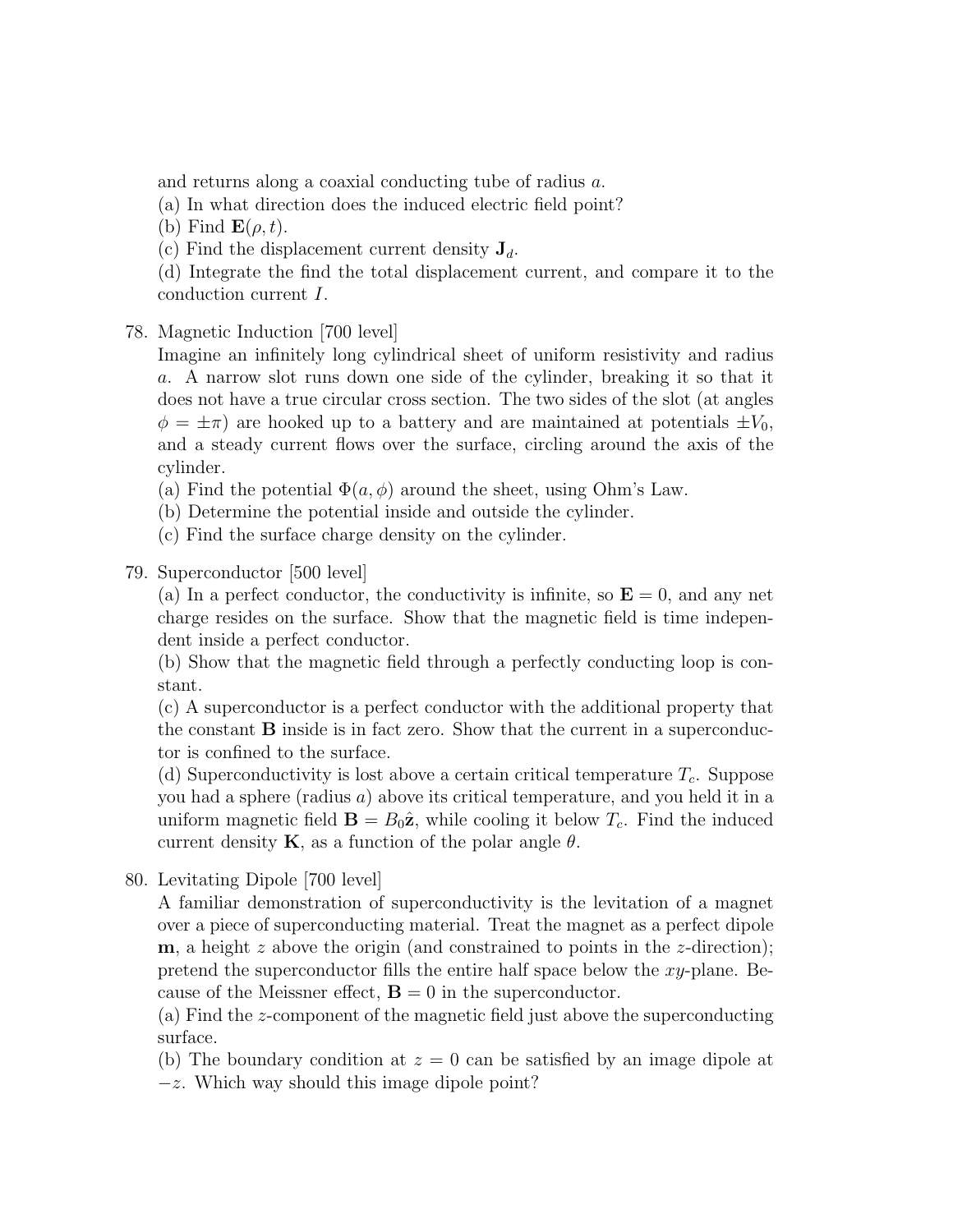(c) Find the force on the real magnet due to the induced supercurrents in the xy-plane.

(d) The induced current on the surface can be determined from the boundary condition on the tangential component of B. Using the field you get from the image configuration, find the surface supercurrent  $K$ .

81. Induction [500 level]

An infinite wire carrying a constant current  $I$  in the  $\hat{z}$ -direction is moving in the *y*-direction at a constant speed  $v$ .

(a) Find the magnetic field as a function of time.

(b) Find the displacement current at the time  $t = 0$ , which is the instant when the wire coincides with the z-axis.

(c) Find the induced electric field at  $t = 0$ .

# 82. Induced Current [500 level]

A circular wire loop (of radius r and resistance  $R$ ) encloses a region of uniform magnetic field B, perpendicular to its plane. The field increases linearly with time,  $B = \alpha t$ .

(a) What is the current in the loop?

(b) An ideal voltmeter is connected between two points 90◦ apart along the loop. What does it read?

### 83. Electromagnetic Momentum [700 level]

Imagine two parallel infinite sheets, carrying uniform surface charge  $\sigma$  (on the upper sheet at  $z = d$  and  $-\sigma$  (at  $z = 0$ ). They are moving in the y-direction at a constant speed v.

(a) What is the electromagnetic momentum contained in a region of crosssectional area A?

(b) Now suppose the top sheet moves slowly down (with speed  $u$ ) until it reaches the bottom sheet, so the fields disappear. By calculating the magnetic force on the charge  $q = \sigma A$ , find the impulse delivered to the sheet during the entire process. Compare the result to the answer from part a.

84. Charged Ferromagnet [500 level]

Imagine an iron sphere of radius  $R$  that carries a charge  $Q$  and uniform magnetization  $\mathbf{M} = M\hat{\mathbf{z}}$ .

(a) Compute the angular momentum stored in the electromagnetic fields.

(b) Suppose the sphere is gradually (and uniformly) demagnetized (perhaps by heating it past the Curie point). Determine the electric field during the demagnetization.

(c) Find the torque that the induced E exerts on the sphere and the total angular momentum imparted to sphere during the course of the demagnetization.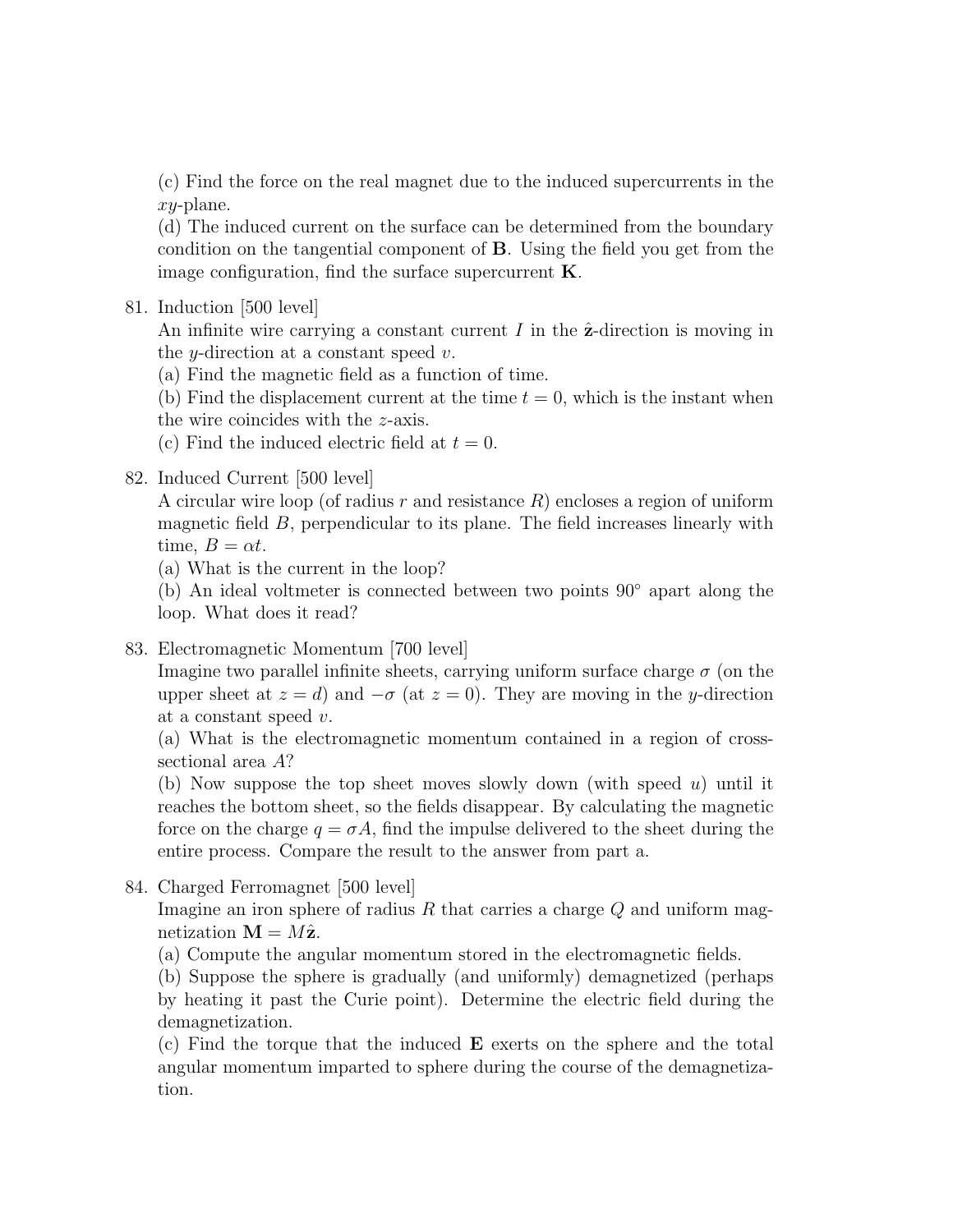(d) Suppose that instead of demagnetizing the sphere, we discharge it, by connecting a grounded wire to the north pole. Assume the current flows over the surface in such a way as to keep the distribution uniform. Determine the torque on the sphere and the total angular momentum imparted during the discharge.

85. Field Energy [700 level]

An infinitely long cylindrical tube of radius  $a$  moves at a constant speed  $v$ along its axis. It carries a net charge per unit length  $\lambda$ , uniformly distributed over its surface. Surrounding it, at radius  $b$ , is another cylinder, moving with the same velocity but carrying an opposite charge.

(a) Find the energy per unit length stored in the fields.

(b) Find the momentum per unit length in the fields.

(c) Find the energy per unit time transported by the fields across a plane perpendicular to the cylinders.

# 86. Double Dipole [500 level]

A sphere of radius R carries a uniform polarization  $P$  and magnetization M (not necessarily in the same direction).

(a) Find the electromagnetic momentum density of this configuration.

(b) Find the total momentum stored in the fields.

87. Wave Absorption [500 level]

Consider a particle of charge q and mass  $m$ , free to move in the xy-plane in response to an electromagnetic plane wave propagating in the z-direction.

(a) Initially ignoring the magnetic force, find the velocity of the particle as a function of time. (Assume the initial conditions are such that the average velocity is zero.)

(b) Now calculate the magnetic force on the particle.

(c) Calculate the time average of the magnetic force.

(d) For energy to be absorbed, there needs to be some resistance to the motion of the charge. Include a force of the form  $-\gamma m v$ , for some damping constant γ. Repeat the calculations from part a (ignoring the exponentially damped transient) and part b.

# 88. Waveguide [700 level]

Consider a rectangular waveguide with conducting walls and dimensions a and b. Consider the  $TE_{mn}$  mode.

(a) Calculate the group velocity for this mode.

(b) Find the time averaged Poynting vector  $\langle S \rangle$  and energy density  $\langle u \rangle$ .

(c) Determine the energy per unit time and per unit length carried by the wave, and show that the energy moves at the group velocity.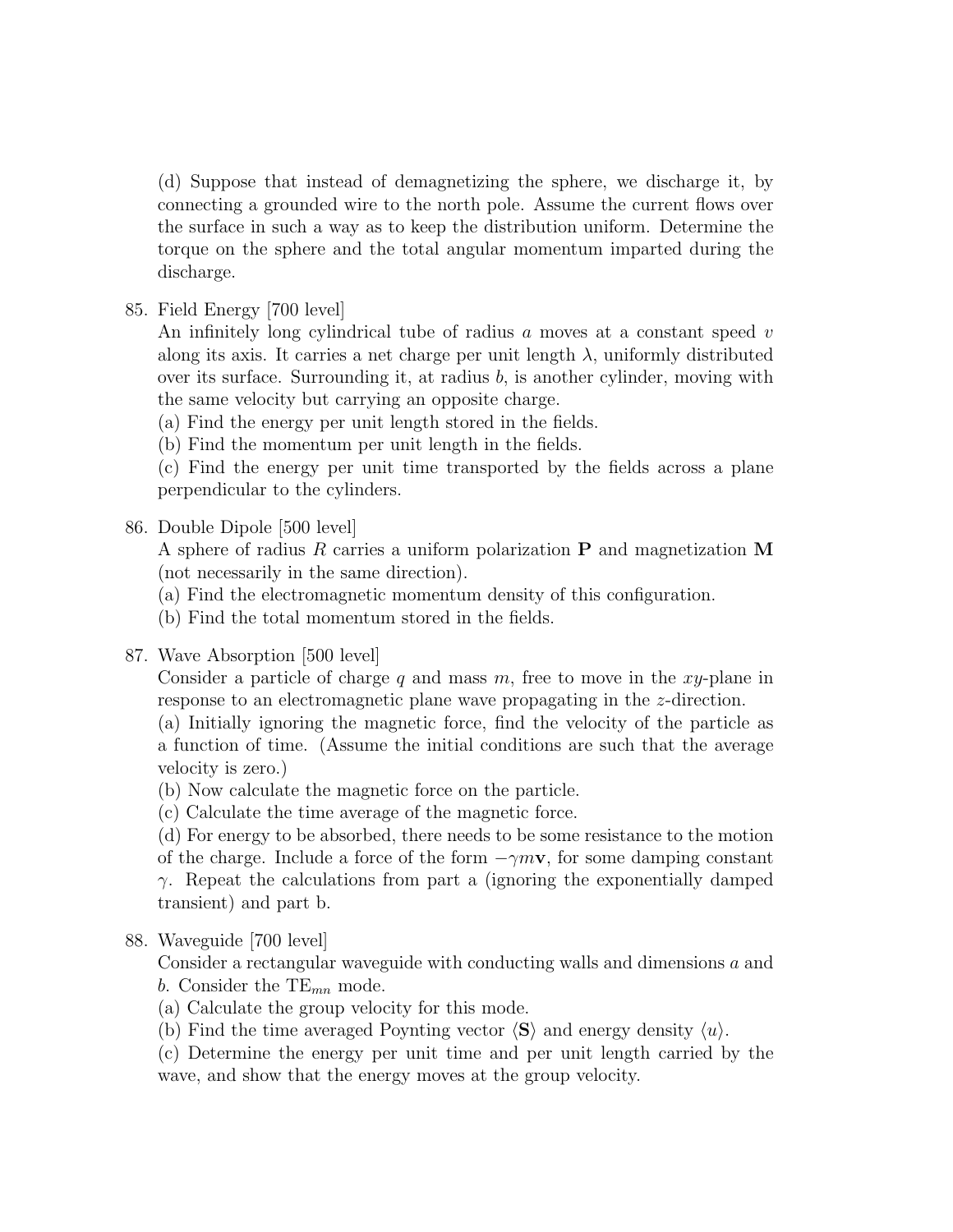89. Relativistic Fields [700 level]

A parallel-place capacitor, at rest in the frame  $S_0$  and tilted at a 45<sup>°</sup> degree angle to the x-axis, carries charge densities  $\pm \sigma_0$  on the two planes. The frame S is moving in the x-direction at a speed v relative to  $S_0$ .

- (a) Find  $\mathbf{E}_0$ , the field in  $S_0$ .
- (b) Find  $\bf{E}$ , the field in  $S$ .
- (c) What angle do the plates make with the x-axis in the  $S$  frame?
- (d) Is the field perpendicular to the plates in the S frame?
- 90. Relativistic Fields [700 level]

A charge  $q$  is released from rest at the origin, in the presence of a uniform electric field  $\mathbf{E} = E_0 \hat{\mathbf{z}}$  and uniform magnetic field  $\mathbf{B} = B_0 \hat{\mathbf{x}}$  (with  $E_0 < cB_0$ ). (a) Boost to a frame in which the elecric field vanishes, and find the field in this frame.

- (b) Find the trajectory of the charge in the boosted frame.
- (c) Return to the original frame, and determine the trajectory in that frame.

#### 91. Relativistic Fields [700 level]

Using the field strength tensor  $F^{\mu\nu}$  and its dual  $\tilde{F}^{\mu\nu}$ , demonstrate that:

(a) If E and B are perpendicular in one Lorentz frame, then they are perpendicular in all Lorentz frames.

(b) If  $|\mathbf{E}| > c|\mathbf{B}|$  in one Lorentz frame, then  $|\mathbf{E}| > c|\mathbf{B}|$  in all frames.

#### 92. Antenna [700 level]

A thin, straight, conducting wire is centered on the origin, oriented along the z-axis, and carries current  $I = I_0 \hat{z} \cos \omega_0 t$  everywhere along its length l. Define  $\lambda_0 \equiv 2\pi c/\omega_0$ .

(a) What is the electric dipole moment of the wire?

(b) What are the scalar and vector potentials everywhere outside the source region (at a distance  $r \gg l$ )? State your choice of gauge, and make no assumptions about  $\lambda_0$ .

(c) Consider the potentials in the regime  $r \gg l \gg \lambda_0$ . Qualitatively describe the radiation pattern and compare it to the standard dipole case, where  $r \gg \lambda_0 \gg l$ .

93. Magnetic Material [700 level]

A right circular cylinder of radius R, length L, and uniform mass density  $\rho$ has a uniform polarization **M** parallel to its axis. If it is placed below an infinitely-permeable ( $\mu \to \infty$ ) flat surface, it is found to stick for some lengths  $L \gg R$ . What is the maximum length L such that the magnetic force prevents the cylinder from falling due to gravity?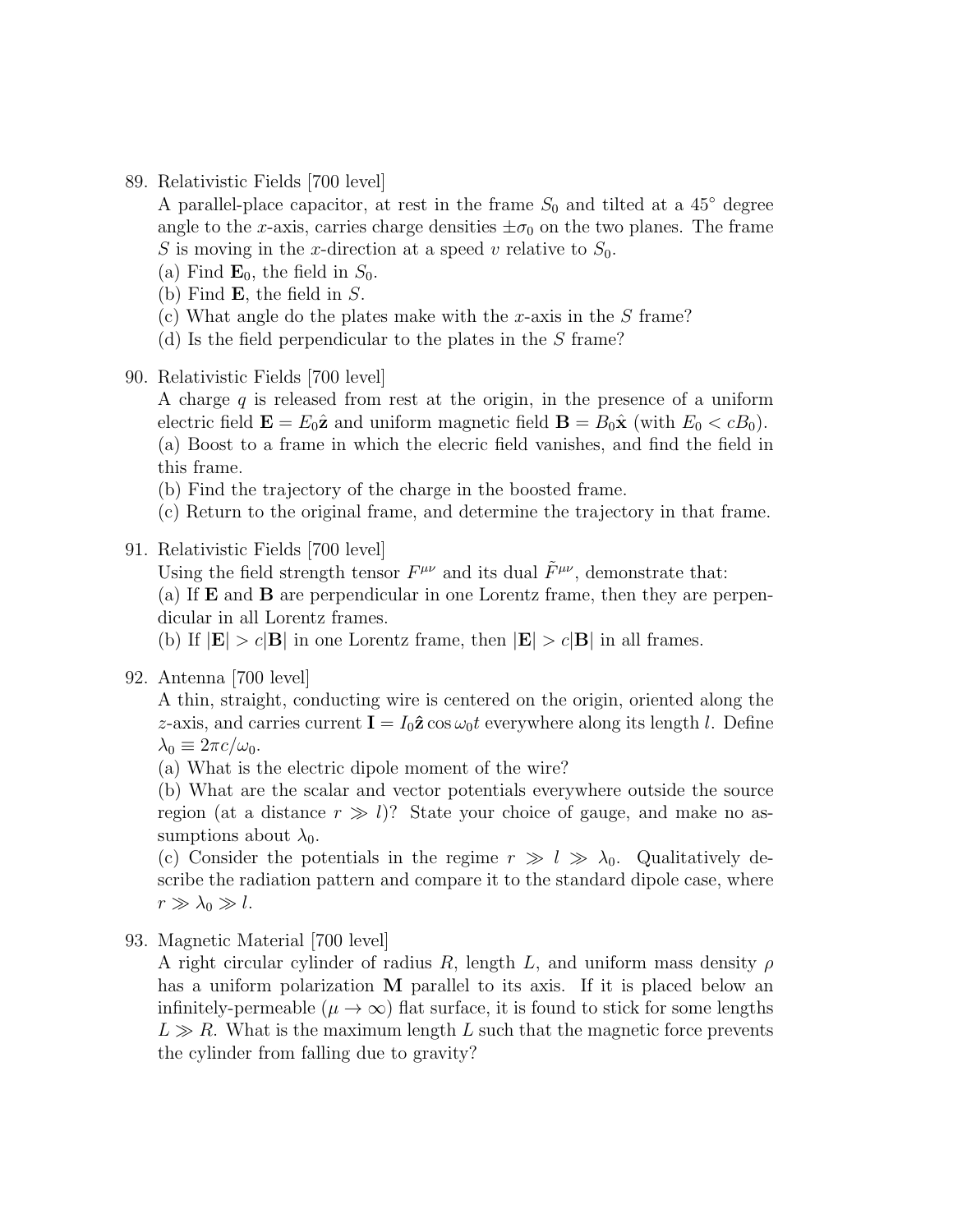94. Relativistic Acceleration [700 level]

A rocket ship accelerates away from the Earth at a constant acceleration  $q$  (in the rocket's frame).

(a) Calculate the angular size of the Earth as viewed from the rocket, as a function of the proper time on the rocket.

(b) The angular size in part (a) approaches a limit as proper time gets large. What is it?

95. Resistive Networks [500 level]

The edges of a cube consist of equal resistors of resistance  $R$ , which are joined at the corners.

(a) Let a battery be connected to two opposite corners of the cube. What is the effective resistance?

(b) Let a battery be connected to two opposite corners of one side of the cube. What is the effective resistance?

96. Variable Capacitor [500 level]

A variable capacitor is connected to a battery of emf  $\mathcal{E}$ . The capacitor initially has a capacitance  $C_0$  and charge  $q_0$ . The capacitance is caused to change with time so that the current I is constant.

(a) Calculate the power supplied by the battery.

(b) Compare the result of part (a) with the time rate of change of the energy stored in the capacitor, and account for any difference.

97. Capacitor [500 level]

Calculate the capacitance C of a spherical capacitor of inner radius a and outer radius b, which is filled with an inhomogeneous dielectric varying as  $\epsilon = \epsilon_0 + \epsilon_1 \cos^2 \theta.$ 

98. Magnetic Mirror [700 level]

An ion moves in a helical path around the axis of a long solenoid wound so that the ion encounters a region in which the field intensity increases from  $B_1$ to  $B_2$ . Under what circumstances will the ion be reflected?

99. Total transmission [500 level]

A plane electromagnetic wave is normally incident from vacuum on a plane surface film of uniform thickness  $d$ , covering a semi-infinite dielectric. Assume  $\mu = \mu_0$  for both media, and that the film and substrate have indices of refraction  $n_1$  and  $n_2$ , respectively.

(a) Find an expression for the wave reflected back into the vacuum in terms of d,  $n_1$ ,  $n_2$ , and the vacuum wavelength  $\lambda_0$ .

(b) Under what conditions will the reflected wave vanish?